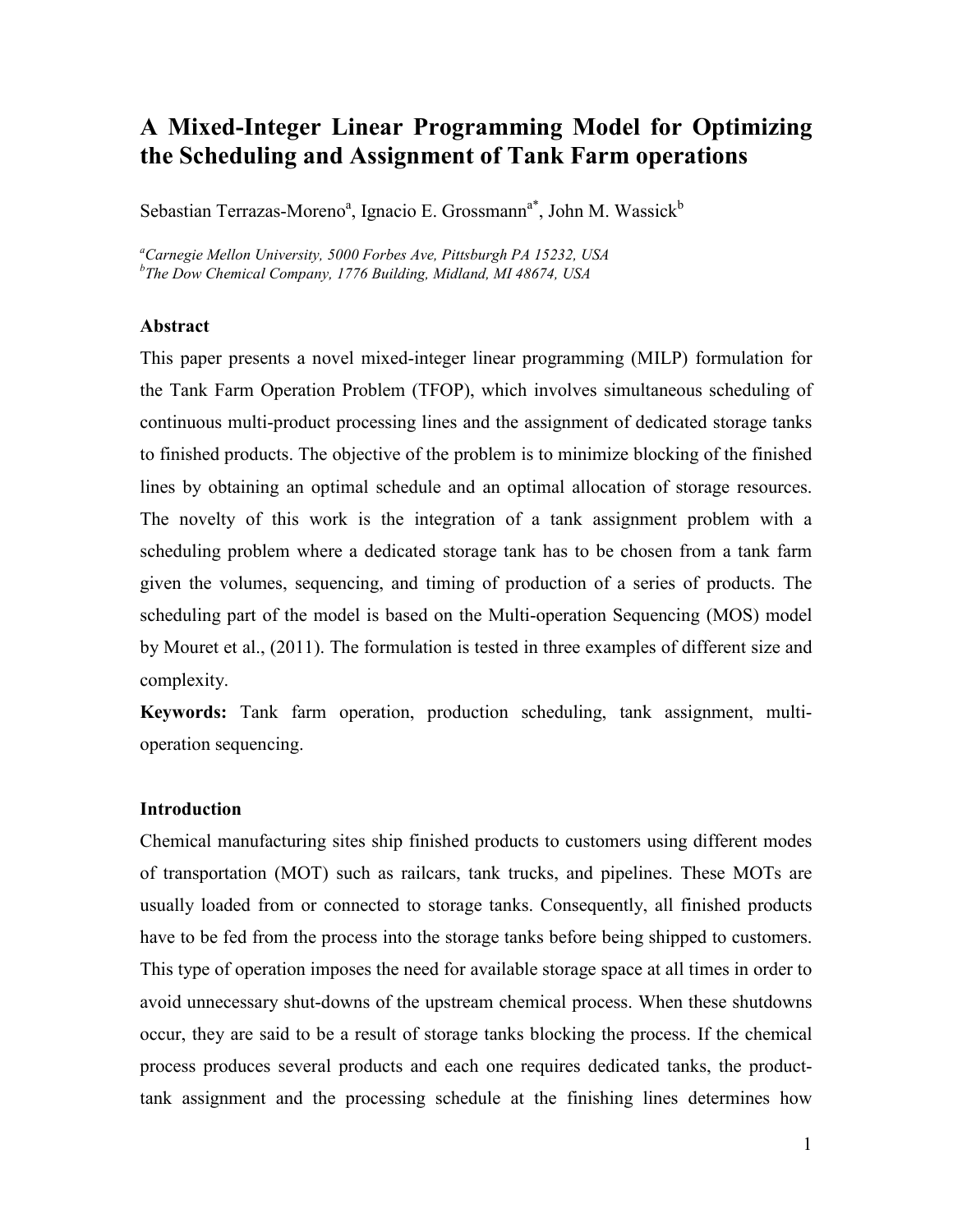efficiently the storage space is used. An inefficient assignment of tanks or processing schedule can result in blocking the production of certain products, even when there is plenty of available storage space in tanks assigned to other products.

In this paper, we consider a multiproduct manufacturing facility that includes finishing lines connected to a number of storage tanks from which products are shipped to customers using different modes of transportation (MOT). The tanks are dedicated to one product, meaning that once a product is assigned to a tank, it cannot be used for another product. Cleaning of tanks to store different products is not allowed. We are concerned with finding the best possible assignment of products to dedicated storage tanks, and the best processing schedule at the finishing lines in order to minimize the unallocated production. For scheduling purposes, there is a set of production orders that requires the processing of a certain amount of product in the finishing lines. Orders have a known release date and all are due at the end of the time horizon. The release date corresponds to the moment when a certain amount of an unfinished product becomes available for processing in the finishing lines. These lines can process the order immediately and feed the storage tanks, or delay the order for a while until there is available storage space. The main decisions in this problem are the tank-product assignment and the scheduling of processing orders. The set of storage tanks included in the production facility is collectively known as a Tank Farm, and therefore, the problem outlined above is referred to in this paper as the Tank Farm Operation Problem (TFOP).

The paper by Sharda and Vazquez (2009) illustrates the relevance of the tank farm operation problem (TFOP) for the Dow Chemical company. The authors describe the development of a Decision Support System to evaluate the operation of a tank farm at a chemical production site in Freeport, TX. The system they propose is based on Discrete Event Simulation (DES). In discrete event models the system changes states as events occur and only when those events occur (ExtendSim, 2007). DES works by representing the occurrence of an event by generating and passing items among the elements of the simulation model. Cassandras et al. (1993), Banks et al. (2005), and ExtendSim (2007) are useful references on Discrete Event Systems and Discrete Event Simulation. Sharda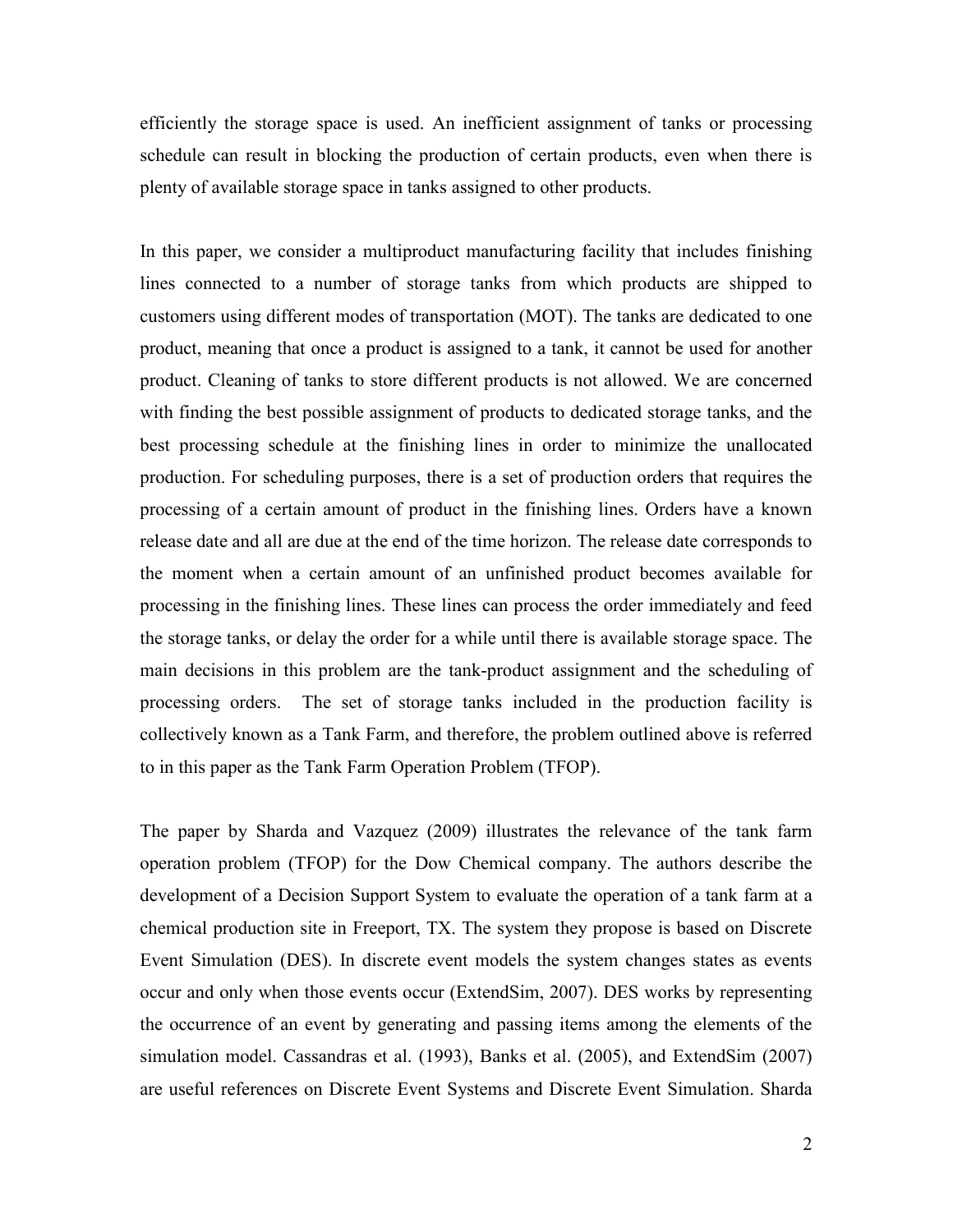and Vazquez (2009) evaluate the operation of a tank farm in a Dow Chemical site that consists of more than 80 tanks for storing 60 product families, processed in 6 finishing lines. Their simulation model captures complex operating constraints, such as the effect of recycle lines on the simultaneous loading and unloading of tanks, operational logic when dealing with delayed processing orders, and the stochastic nature and dynamics of the operation of loading from tanks unto the different modes of transportation (MOT). Since the approach is based on simulation, it is not intended for finding an optimal resource allocation or production schedule; it is a tool for evaluating different storage tank allocations for a given production schedule.

Other authors have used this type of DES as a support tool for operating a tank farm. Chen et al. (2002) from the Mathematical Modeling Group at BASF provide another example of a DES study of logistics in a chemical plant. The tank farm problem is also relevant in crude refining operations. For instance, Stewart and Trierwiler (2005) carried out a study of the tankage requirement in different operational scenarios for the Kuwait National Petroleum Company. Their main tool is DES which they combine with Linear Programming (LP). Chryssolouris et al. (2005) present an integrated simulation based approach that manages scheduling, tank farm, inventory, and distillation operations in a refinery. Their approach is based on generating random solutions within a given search space and evaluating them using the simulation model.

Mathematical programming is another approach to the Tank Farm Operation Problem (TFOP). Optimization methods can determine the best possible tank allocation and/or production schedule within a given search space, as opposed to simulation tools that require the allocation and schedule to be specified. The disadvantage of this approach is that it requires operational constraints to be expressed as algebraic equations. Many of the operational constraints of TFOP have to be simplified in order to express them with algebraic equations for the optimization algorithms. Even with this limitation, optimization approaches have been successfully used in problems related to storage tank allocation and tank transfer scheduling.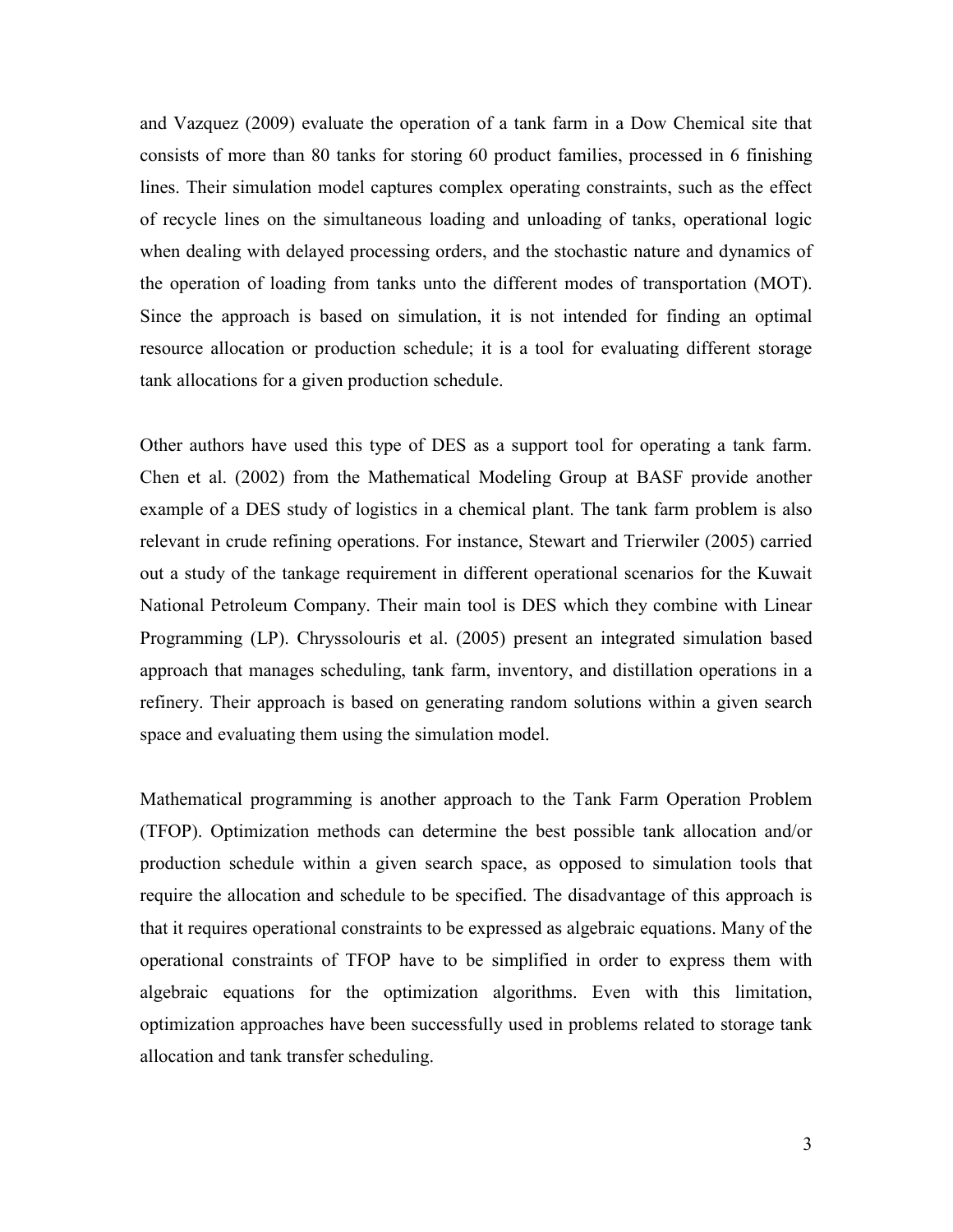Hvattum et al. (2009) address the storage tank allocation problem (TAP) in a maritime bulk shipping operation. A ship is equipped with a set of storage tanks that are loaded and unloaded according to a scheduled route. This problem has similar constraints as the tank farm operation problem we address in this paper; each tank holds only one type of product and several tank-product assignments are infeasible due to structural or safety constraints. The loads received and delivered at different ports are similar to product loading and unloading to storage vessels in the tank farm according to a production and shipping schedule. A Mixed-integer Linear Programming (MILP) model is used to either test the feasibility of a shipping route, to minimize tank cleanup time, or to maximize the vacant space in storage tanks. The main difference between the TAP and the TFOP is that the TFOP deals with a continuous production system, whereas the TAP deals with a limited number of discrete loading and unloading events. The work by Ha et al. (2000) is a good example of a research topic related with storage tank allocation, namely, the optimization of intermediate buffer sizing and allocation in multi-product batch process systems. Ha et al. (2000) determine the location, number, and size of storage tanks with the objective of minimizing the makespan. As opposed to the Tank Farm Operation Problem (TFOP), storage vessels can be shared by different types of batches. Vecchietti and Montagna (1998) address a similar problem. On a similar subject, there are mathematical programming approaches that deal simultaneously with production scheduling and storage considerations. Shaik and Floudas (2007) where the authors consider the short-term scheduling of continuous processes using a state-task-network representation with unit-specific event-based continuous-time formulation that rigorously models several storage requirements such as dedicated, flexible, and no intermediate storage. Sundaramoorthy and Maravelias (2008) present a simultaneous batching and scheduling formulation for a multiproduct multistage process that includes storage detailed storage constraints related to the maximum time a batch can spend in storage, and that acknowledges that in multistage processes batches of the same product cannot share the same storage vessel, making the size and number of storage units and important consideration. None of the last two works, however, considers the assignment of products to dedicated storage tanks among a preexisting tank farm to be a degree of freedom. In this fact lies a significant part of the contribution of the present paper where the tank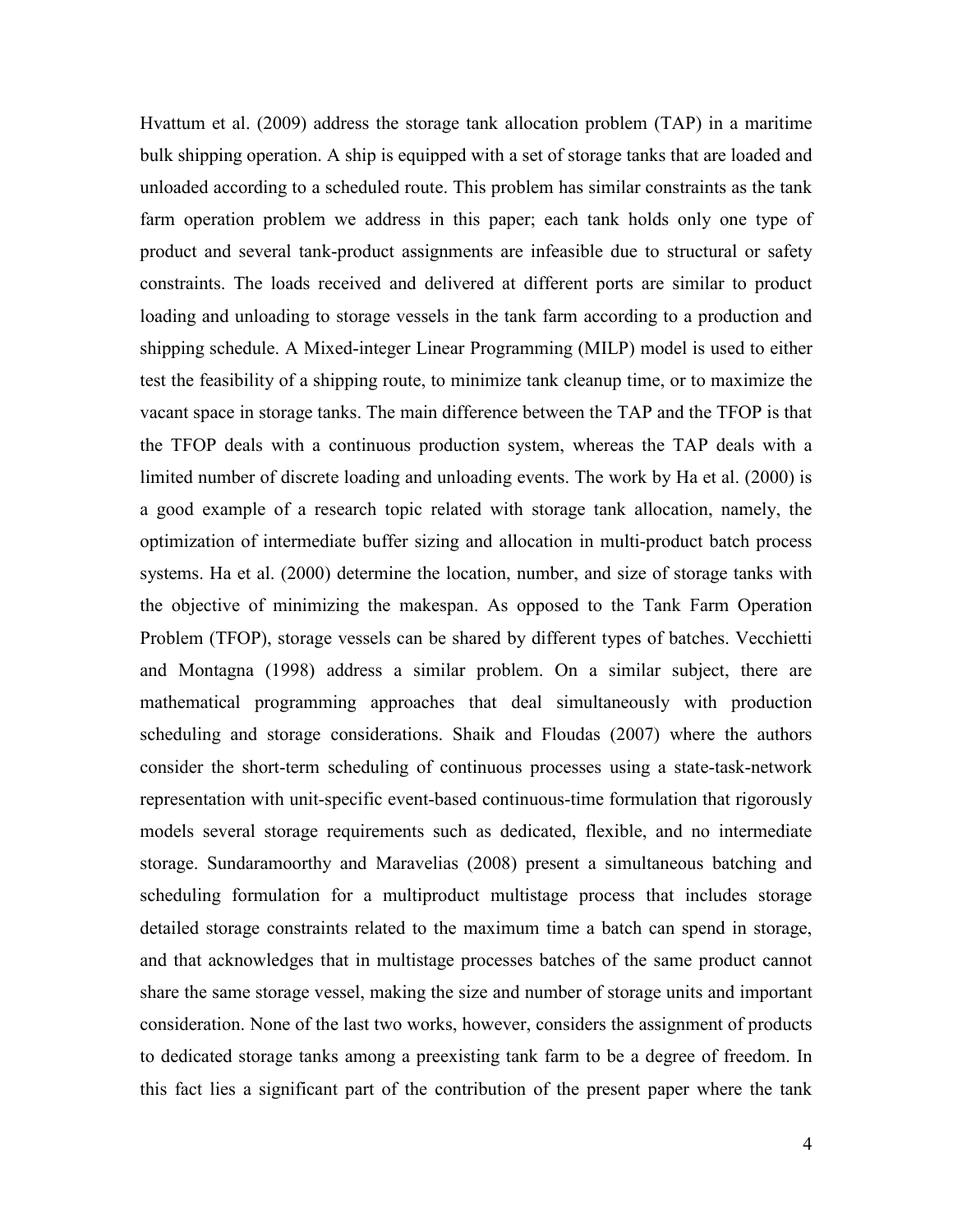assignment problem is simultaneously solved with the scheduling problem.From the above review, we can conclude that Discrete Event Simulation (DES) is the approach that has received the most attention for addressing the TFOP in process industries. Mathematical optimization has been mostly aimed at related problems such as buffer tank allocation in multiproduct batch scheduling, or to assignment problems such as in the case of the tank allocation problem in maritime operations. Some authors (Zeng and Yang, 2009; Chen et al., 2002) have pointed out that the number of variables and constraints, the operational complexity, and the stochastic nature of logistic processes involved in tank farm management produce either intractable or oversimplified mathematical optimization models. Zeng and Yang (2009) propose integrating simulation and optimization for solving the TFOP. Their argument is that an approximate optimization model is sufficient for obtaining good solutions that can be evaluated using the simulation model in a second step. They use neural networks and genetic algorithms for the optimization module.

The objective of this paper is to present an optimization method based on mathematical programming, namely Mixed-Integer Programming (MILP), for solving the TFOP. Our model of the TFOP includes scheduling of orders that arrive to the finishing lines as well as the optimal tank allocation. We use the description of the tank farm operation given by Sharda and Vazquez (2009), and try to incorporate in our MILP model as much of the operational details as possible. This paper does not include simulation by DES. Nevertheless, we believe that the output of the optimization model we propose could be evaluated, validated, and communicated using DES. The novelty of our work is the management of the system of storage tanks (i.e., the tank farm) as part a decision variable in a single stage production process. From the previous literature, we can see that the most closely related problems in the scheduling literature contained in the works by Shaik and Floudas (2007) and Sundaramoorthy and Maravelias (2008) do not consider the decision making process involved in assigning a tank or set of tanks from an existing tank farm as part of the degrees of freedom in a scheduling problem. It should be clear to the reader that although we choose a suitable existing scheduling model (Mouret et al., 2011) to carry out the integration of the tank assignment and the scheduling problems, the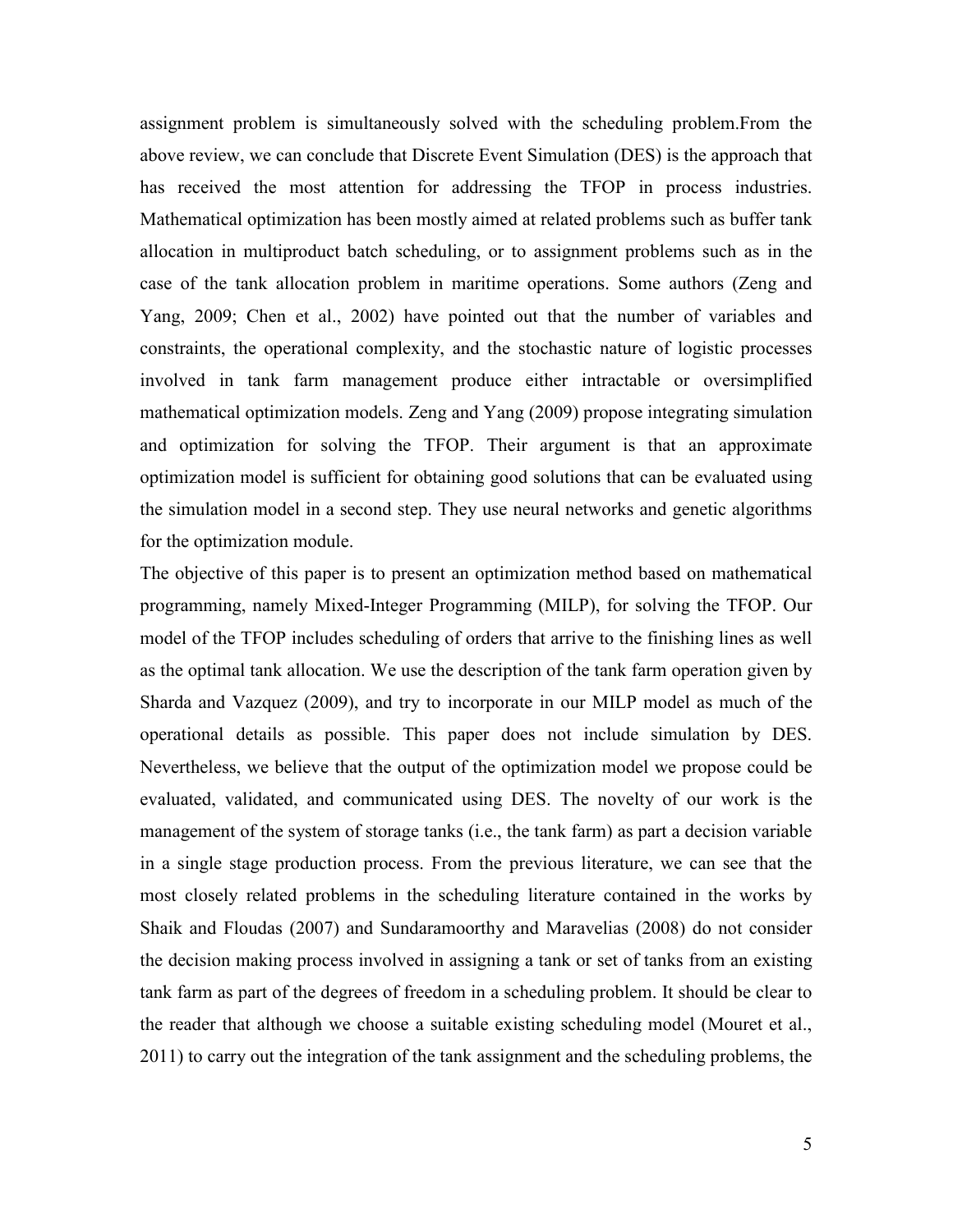novelty of our work is not in the scheduling formulation itself but rather in the integration of the tank assignment and scheduling problems.

In the following sections of this paper we give a more detailed description of the tank farm problem, state the optimization problem, discuss the mathematical model, and apply the formulation to three case studies. We end this paper with a summary of our findings and a discussion of possible future work.

#### **Problem Statement**

In this section we describe the tank farm problem as defined in this paper. The downstream section of a chemical production facility includes a set *M* of continuous finishing lines that represent the last step in the manufacturing of a set *J* of products, along with a set *K* of storage tanks (the tank farm) from where the products are shipped to the consumers. The shipping operation uses different modes of transportation, usually railcars, tank trucks, or pipelines. Figure 1 (Sharda and Vazquez, 2009) shows a representation of this system.



**Figure 1. Downstream section of chemical production process**

The processing step in lines *m*∈*M* is carried out according to processing *orders*. A processing order is generated when a batch of unfinished product from the upstream chemical plant is ready to be processed by the finishing lines, which operate continuously. Each order is single product. The parameter  $d_{\rho i}$  specifies the amount of product *j* to be produced according to order *o*. Each order  $o ∈ O$  has a release date  $rd_o$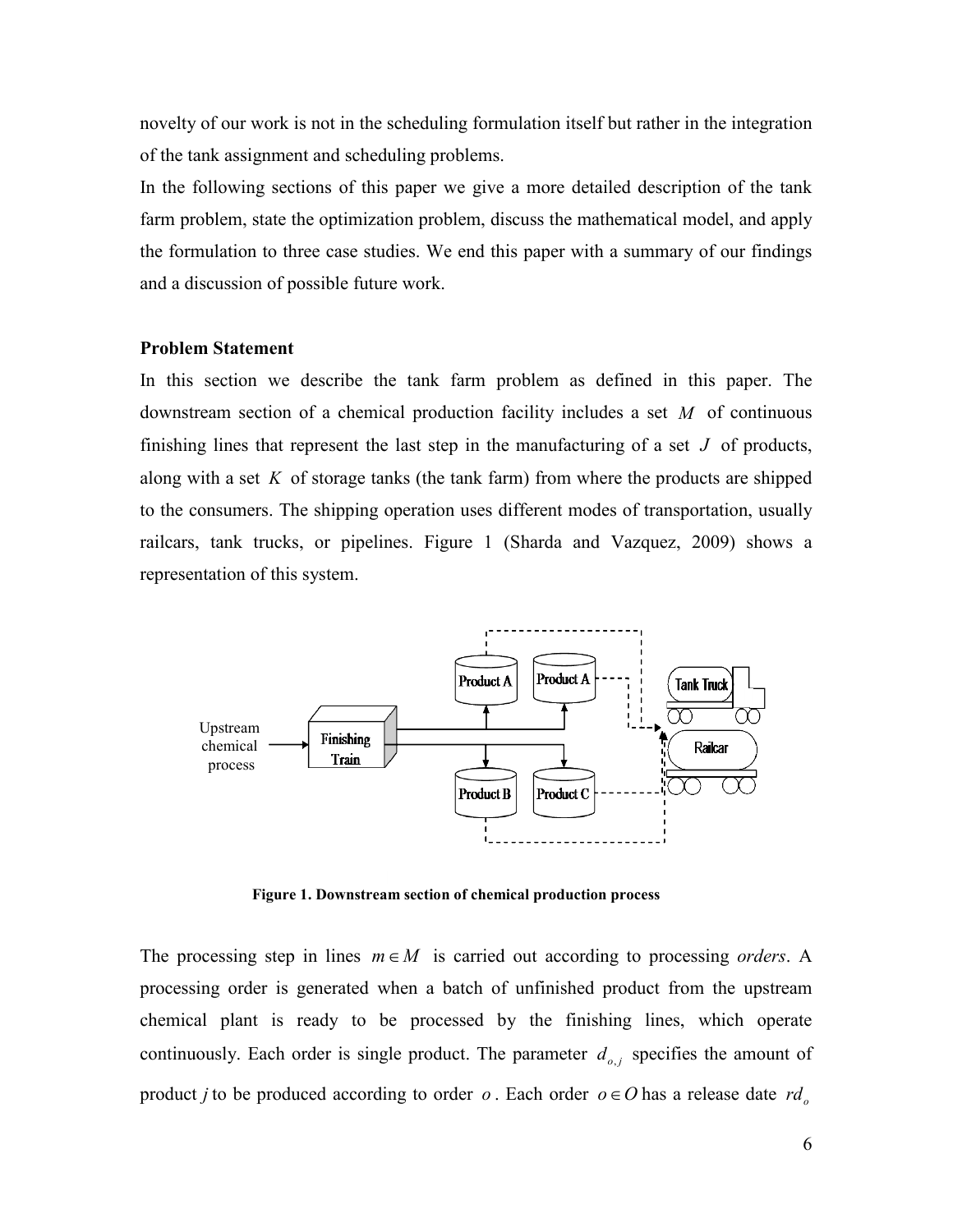that corresponds to the moment when the unfinished product is available for processing in the finishing lines, and when the corresponding production order gets generated. All orders are due at the end of the operating horizon. If an order cannot be processed at its release date, its production can be delayed as long as it can still meet the due date. The production rate of each product  $j \in J$  in line *m*, *rate*  $_{i,m}$ , is a known deterministic parameter. After its release date,  $rd_a$ , the order  $o$  is processed in the finishing lines and sent to storage in one of the  $k \in K$  tanks of the tank farm. At the beginning of the time horizon, some or all of the tanks are empty.

It should be pointed out that for simplicity we assume that the tanks are initially empty. In practice, however, it is clear that most likely several tanks may be partially filled at the initial point, unless they have been emptied for cleaning and maintenance proposes. For modeling purposes, however, it is straightforward to handle the case when several tanks are partially filled. In particular, once a tank *k* has been allocated to store a product *j* , it remains dedicated to this product throughout the operating horizon considered in this paper. In this way, by imposing this additional constraint the discrete decision of assigning the product *j* to a tank *k* is actually removed thereby reducing the degrees of freedom in this problem.

There are a number of operational characteristics that make the management of a tank farm a complex problem. The processing of certain products might not be possible in every finishing line, and a product can only be transferred from a line to a tank if there is piping or some other type of connection between them. Simultaneous loading and unloading of tanks is not allowed. Finally, shipping can be done using different modes of transportation (MOTs), namely, railcars and tank trucks that are loaded in batches at specified times that correspond to the arrival of available MOTs.

The problem can be summarized as follows:

Given are:

• A finite time horizon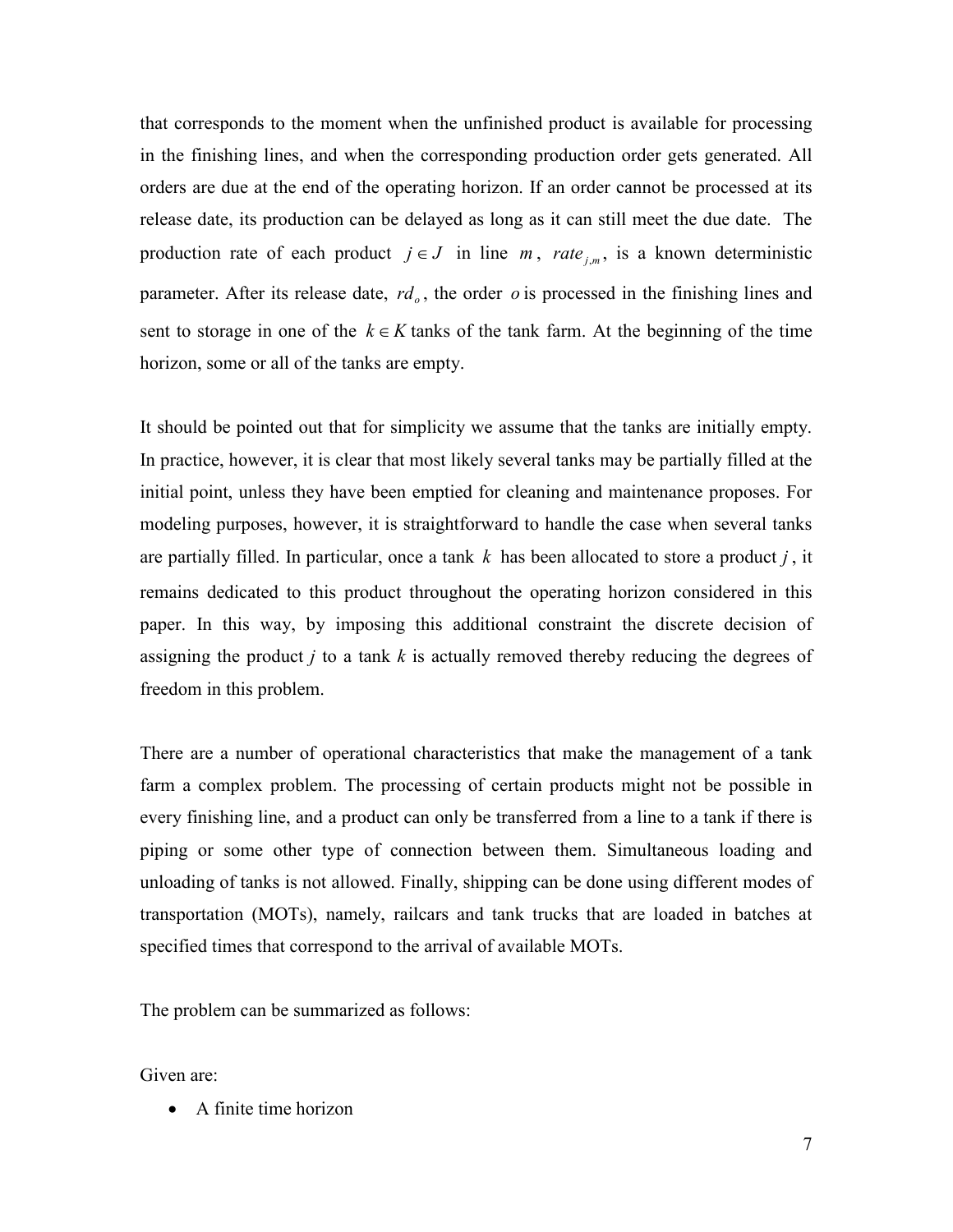- A set of finishing lines and their operational characteristics:
	- o Subset of products that can be processed in it
	- o Processing rate for each product
	- o Subset of tanks that the line is connected to, and to which it can transfer material
- A set of production orders with the following information:
	- o A product to be processed (orders are single product)
	- o Quantity of product to be processed
	- o Release date
	- o A due date corresponding to the end of the operating horizon
- A set of products
- A set of storage tanks and their characteristics:
	- o Maximum capacity (volume or mass)
	- o Subset of products that are compatible with its operating conditions
	- o Frequency of unloading to MOT
	- o Rate of transfer to MOT during unloading

The problem is to determine:

- The assignment of products to dedicated storage tanks
- The assignment of orders to finishing lines
- The start and duration of the processing time for each order
- The tank or tanks to which each order will be transferred to

## Subject to:

- Assignment constraints:
	- o One product per tank
	- o Maximum and minimum number of tanks for a product
	- o Physical and chemical compatibility of finished product and tank conditions
	- o Constraints given by existing connections between finishing lines and storage tanks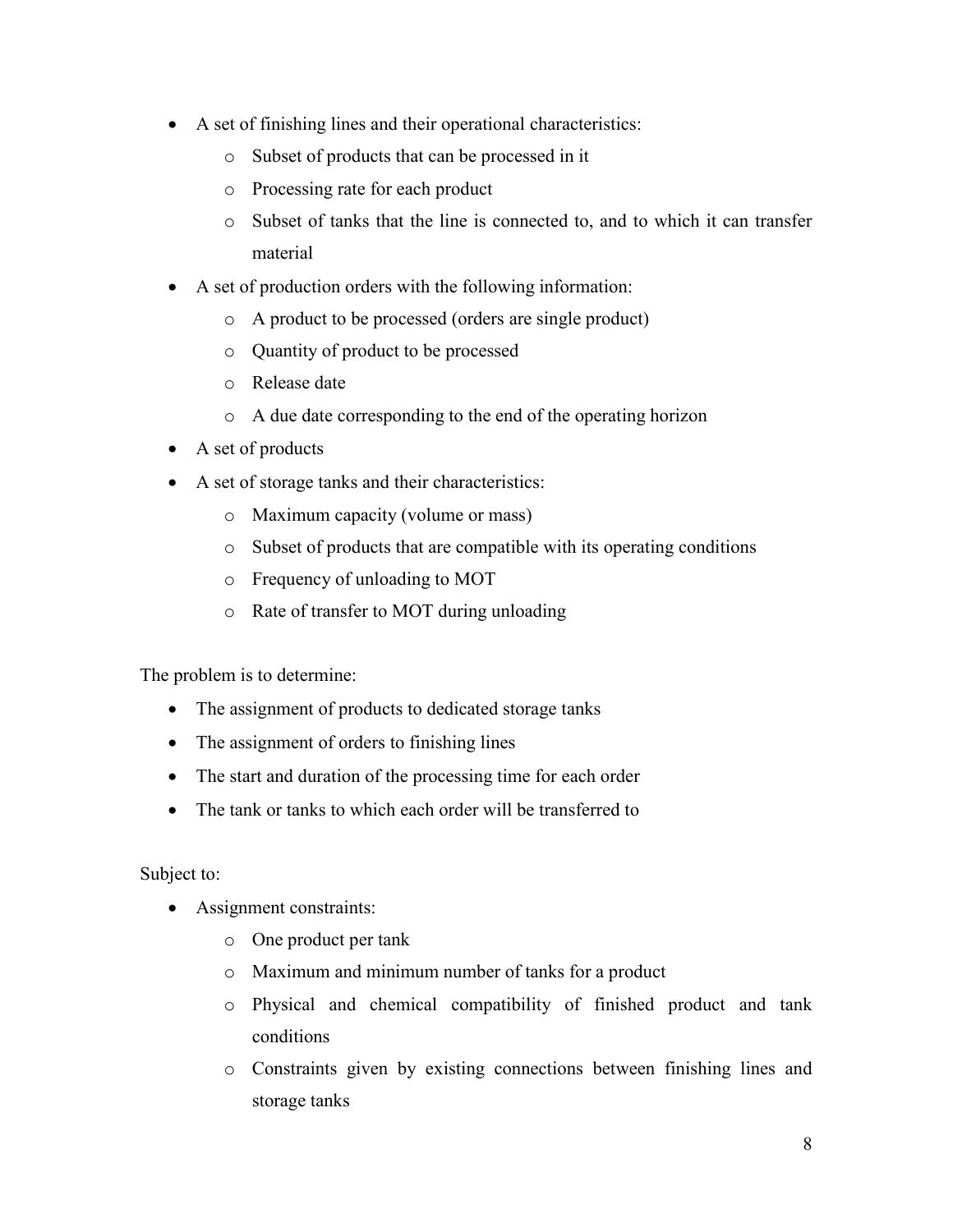- Mass balance constraints
	- o The rate of processing of an order is equal to the rate of transfer to storage tanks
	- o Accumulation in storage tanks is equal to all transfers from lines minus all quantity loaded to MOTs
- Scheduling constraints
	- o No two orders can be processed simultaneously in the same line
	- o An order can only be processed after its release date
- Tank operation constraints
	- o Simultaneous loading and unloading is not allowed
	- o Unloading operations to MOTs occur with predetermined frequency
	- o Unloading operations to MOTs have a predetermined maximum duration

With the objective of:

• Minimizing unallocated production that results from blocking finishing lines by unavailability of storage space

The simplifications with respect to realistic tank farm operation are as follows:

- Unloading operations occur at the same time in all tanks. Otherwise, the unloading of each tank at the end of each day could potentially require a priority slot, and the problem size would increase considerably.
- Simultaneous loading and unloading of tanks is prohibited.
- Modes of transportation operate in semi continuous mode only; there are no continuous MOTs.
- Changeover times are neglected for the scheduling.

## **Continuous time scheduling in the Tank Farm Operation Problem (TFOP)**

As we stated in the previous sections, production orders can be delayed. This allows for a production order to be scheduled some time after its release date, and allows optimization of the processing schedule at the continuous finishing lines in order to make the most of the available storage space given by the tank assignment decisions. An important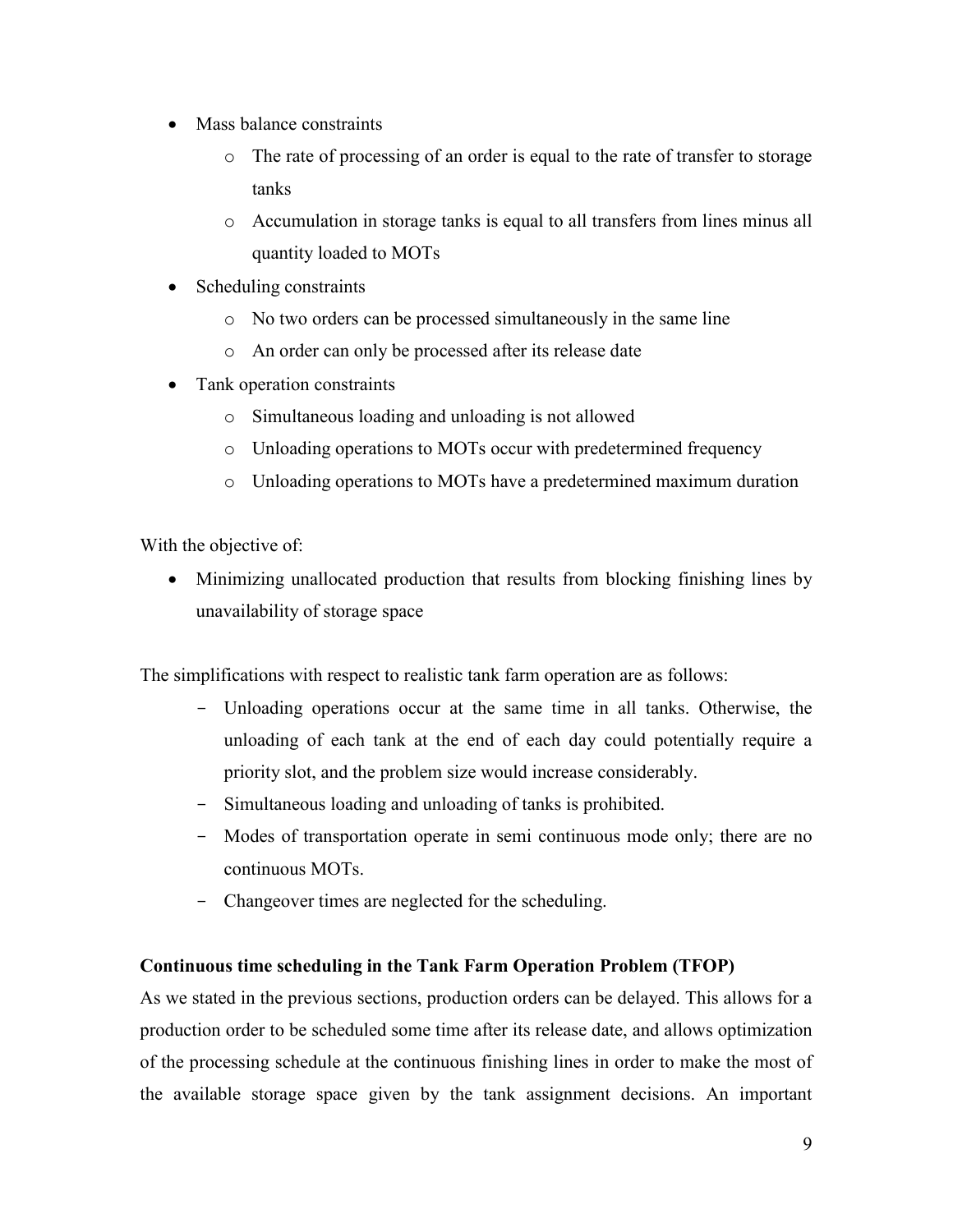characteristic of the finishing process is that once an order has started, it has to be processed completely or the unprocessed quantity has to be declared as unallocated product. This fact is a result of the operational logic shown in Figure 2.

There are alternative models that can be used for scheduling continuous parallel production lines. Since we are interested in the material balance in the storage tanks, we need to consider the transfer of different products from several parallel finishing lines. The simplest alternative to do so is to use a discrete time formulation. The state-tasknetwork (Kondili et al., 1993) and the resource-task-network (Pantelides, 1994) are the most general discrete time formulations for batch processes. Since the process at hand is single-stage and continuous, a much simpler formulation where at most one production order can be assigned to each time interval and each line could be used. The transfer to storage tanks would be equal to the processing rate, and the unloading of tanks to MOTs could also be specified for some of the time intervals. The balance of the inventory tank could be easily calculated at the end of each time interval. The drawback of this simple discrete time formulation is that when a large number of time intervals are needed, the problem may become intractable.

Continuous time scheduling models are common nowadays since they can potentially decrease the combinatorial complexity that results from discrete time models (Floudas and Lin, 2004). Erdirik-Dogan and Grossmann (2008) present a model for simultaneous planning and scheduling of continuous parallel production lines that divides the operating horizon into planning time periods. The inventory mass balance is calculated at the beginning and at the end of each time period. A slot-based MILP scheduling problem in continuous time is solved within each time period. This model has a very natural way for incorporating sequence-dependent changeovers that has been extended by Lima et al. (2011) and Kopanos et al. (2011) to consider production changeovers across time periods. Yet another type of continuous time models relevant to the TFOP comes from the study of tank transfer and crude oil scheduling problems in the refining industry (Furman et al., 2007; Mouret et al., 2009; Mouret et al., 2011 ). Among these alternative models, we use the Multi-operation Sequencing (MOS) model described by Mouret et. al (2011). We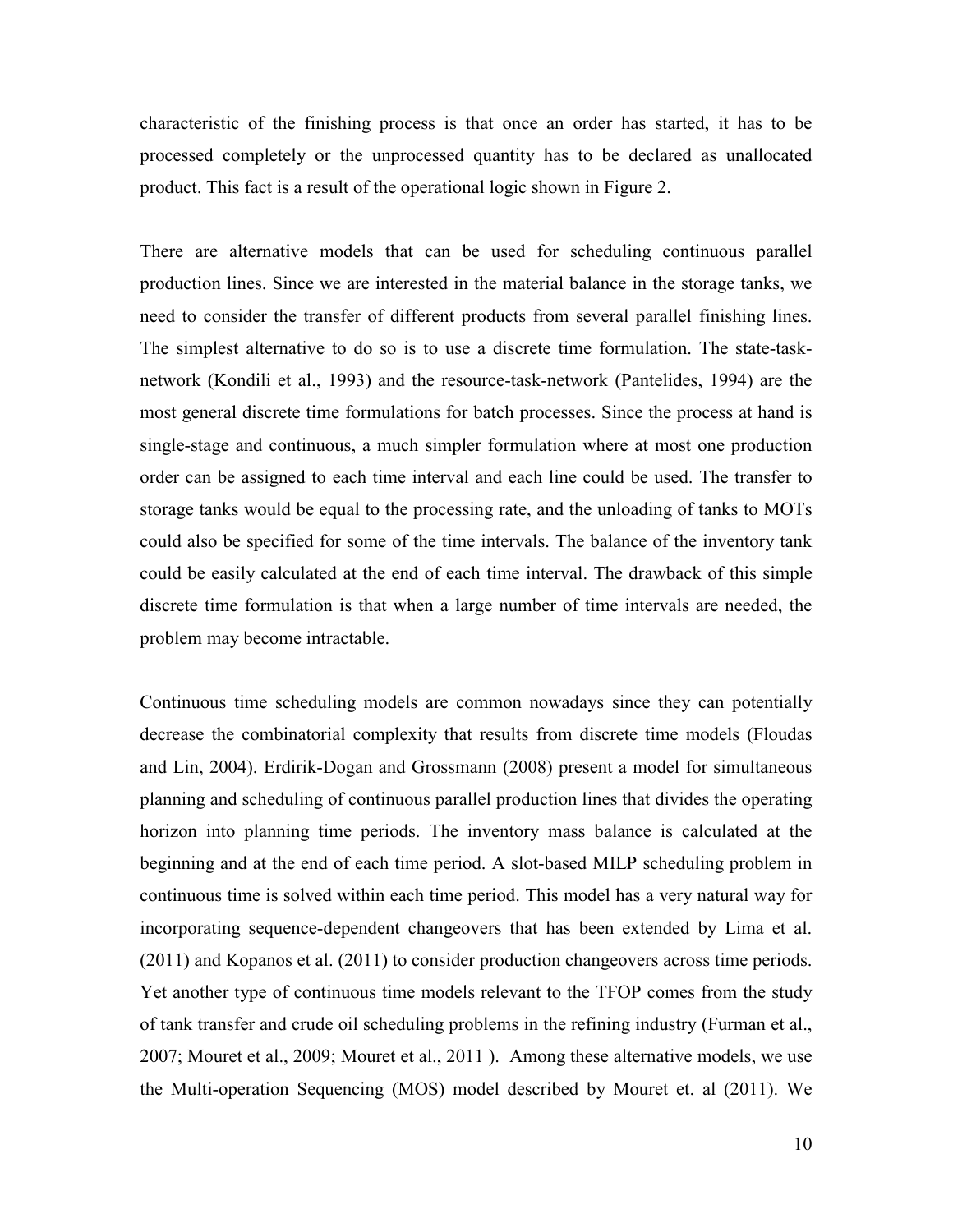justify our decision as follows. On one hand, we exclude a Discrete-time formulation following the arguments of Floudas and Lin (2004) that state that a discrete-time formulation would lead to very large models that could quickly become intractable, especially since the problems considered in these paper span several weeks but require small time intervals given the short duration of some operations like shipping events that last only for a few hours. On the other hand we prefer the MOS model over the one by Erdirik-Dogan and Grossmann (2008) since this last one would most likely require a larger number of time slots, given than the time horizon has to be divided into time periods and within each one a number of priority slots has to be postulated. The number of time periods would have be equal to the maximum potential number of shipping events in order to carry out the mass balances in the storage tanks, and within each one a number of slots proportional to the unprocessed orders has to be postulated. In contrast, the MOS requires a number of time slots proportional only to the number of orders since there is no need to define time periods. We acknowledge that the model size is not the only relevant variable for computational efficiency, namely, there is also the tightness of the linear relaxation, but since the focus of our work is on the integration of scheduling and tank assignments, we consider that these criteria for selection of a scheduling model are well justified although a stricter selection of scheduling model would require extensive testing of several case studies using all possible types of models.

#### **Mathematical Model**

In this section we present a mathematical model that corresponds to the problem defined above where the tank assignment decisions and the scheduling decisions are solved simultaneously. The mathematical model in this paper is based on the Multi-operation sequencing (MOS) model of Mouret et. al (2011). It has been modified to account for specific considerations of the TFOP. The MOS formulation by Mouret et. al (2011) uses the idea of *operations* assigned to priority time slots that enforce a precedence of time events. Multi-operation sequencing (MOS) receives its name from the fact that several operations can be assigned to the same slot unless they are considered as *nonoverlapping*. To illustrate this concept, consider the six operations and three resources shown in Table 1 (Mouret et al., 2011). Operation  $v_4$  consumes resources  $r_1$  and  $r_2$ , which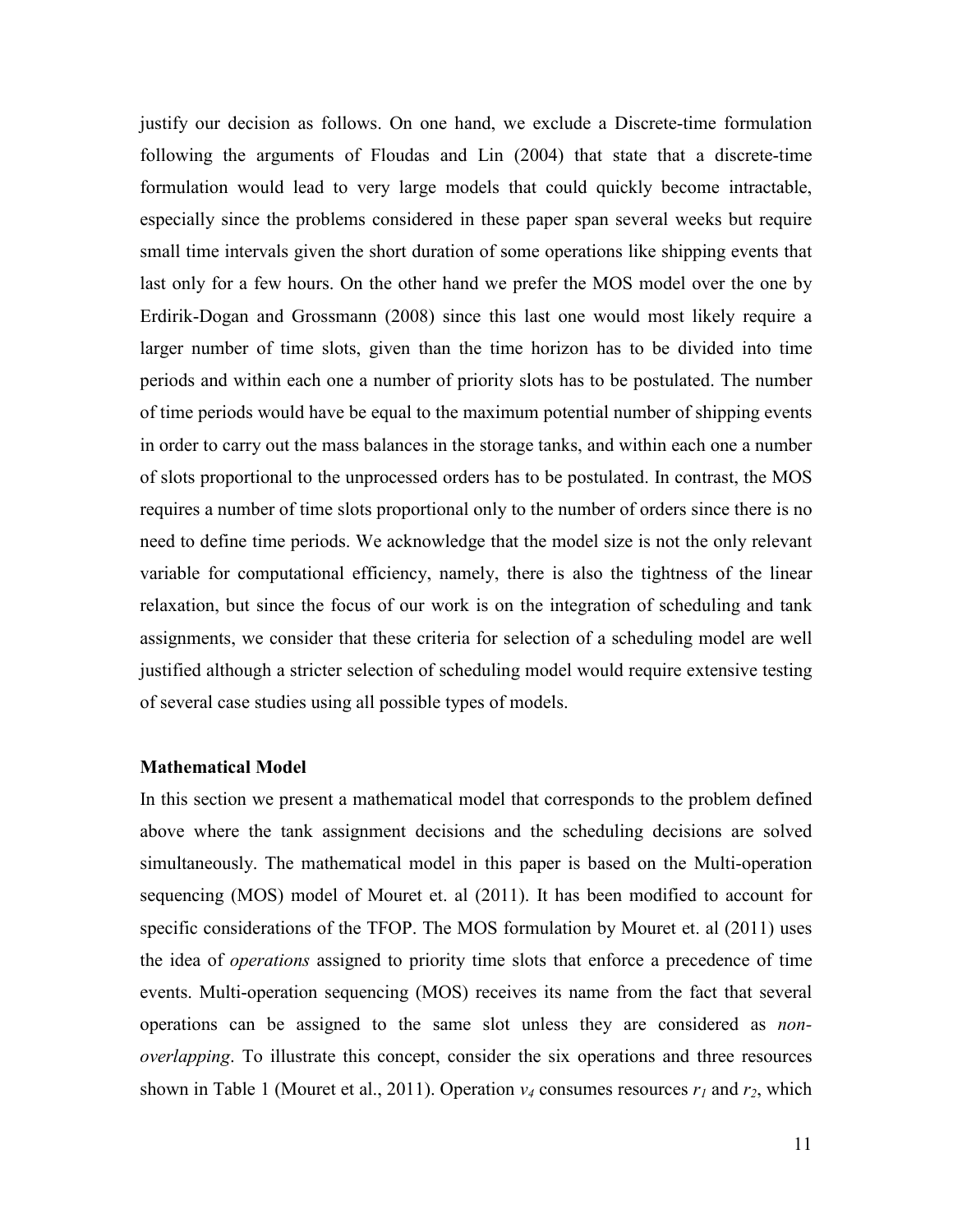means it cannot be performed simultaneously with either operation  $v_1$  or  $v_2$ . Operations that share resources are termed non-overlapping.

**Table 1. Set of operations and resources used by each operation** Operation  $v_1$   $v_2$   $v_3$   $v_4$   $v_5$   $v_6$ Resource  $r_1$   $r_2$   $r_3$   $r_1 \wedge r_2$   $r_1 \wedge r_3$   $r_2 \wedge r_3$ 

Figure 2 (Mouret et al., 2011) shows another way of representing operations and the nonoverlapping relationship among some of them. The graph in this figure has an arc between all non-overlapping operations. The idea of a clique from graph theory is used to group subsets of non-overlapping operations. For instance, the subset  $\{v_2, v_4, v_6\}$  is a clique in the graph on Figure 2. Figure 3 (Mouret et al., 2011) shows a feasible schedule with the six operations in Table 1 that illustrates the idea of multi-operation sequencing (MOS) and non-overlapping operations for a set of 4 priority time slots. For instance, note that operations  $v_1$  and  $v_6$  are assigned to slot 1, while operations  $v_2$  and  $v_5$  are assigned to slot 2. In general, let *V* be the set of operations, *L* the set of slots,  $S_{v,\ell}$  the start of operation  $v \in V$  in slot  $\ell \in L$ ,  $E_{v,\ell}$  the ending time, and  $Z_{v,\ell}$  a binary equal to 1 if *v* is assigned to  $\ell$ . Then, the basic idea of the MOS model is summarized by the following constraints:

$$
\sum_{v \in V^*} Z_{v,\ell} \le 1 \qquad \qquad \ell \in L, V^* \in clique(V) \qquad (MOS1)
$$

and

$$
\sum_{v \in V^*} E_{v, \ell_1} \le \sum_{v \in V^*} S_{v, \ell_2} + H(1 - \sum_{v \in V^*} Z_{v, \ell_2}) \qquad \qquad \ell_1, \ell_2, \in L, \ell_1 < \ell_2, V^* \in clique(V), \quad (MOS2)
$$

where *clique*(*V*) is formed by all subset of operations  $V^* \subseteq V$  such that any two operation in  $V^*$  must not overlap. For instance, all operations that use a common resource would be part of a set  $V^* \in clique(V)$ . Note that constraint (MOS1) states that at most one operation *v* from a given subset of operations  $V^*$  can be assigned to a slot  $\ell$ , while constraint (MOS2) enforces for all operations from the subset  $V^*$ , that the end time of slot  $\ell_1$  takes place before the start time of slot  $\ell_2$  if an assignment is made.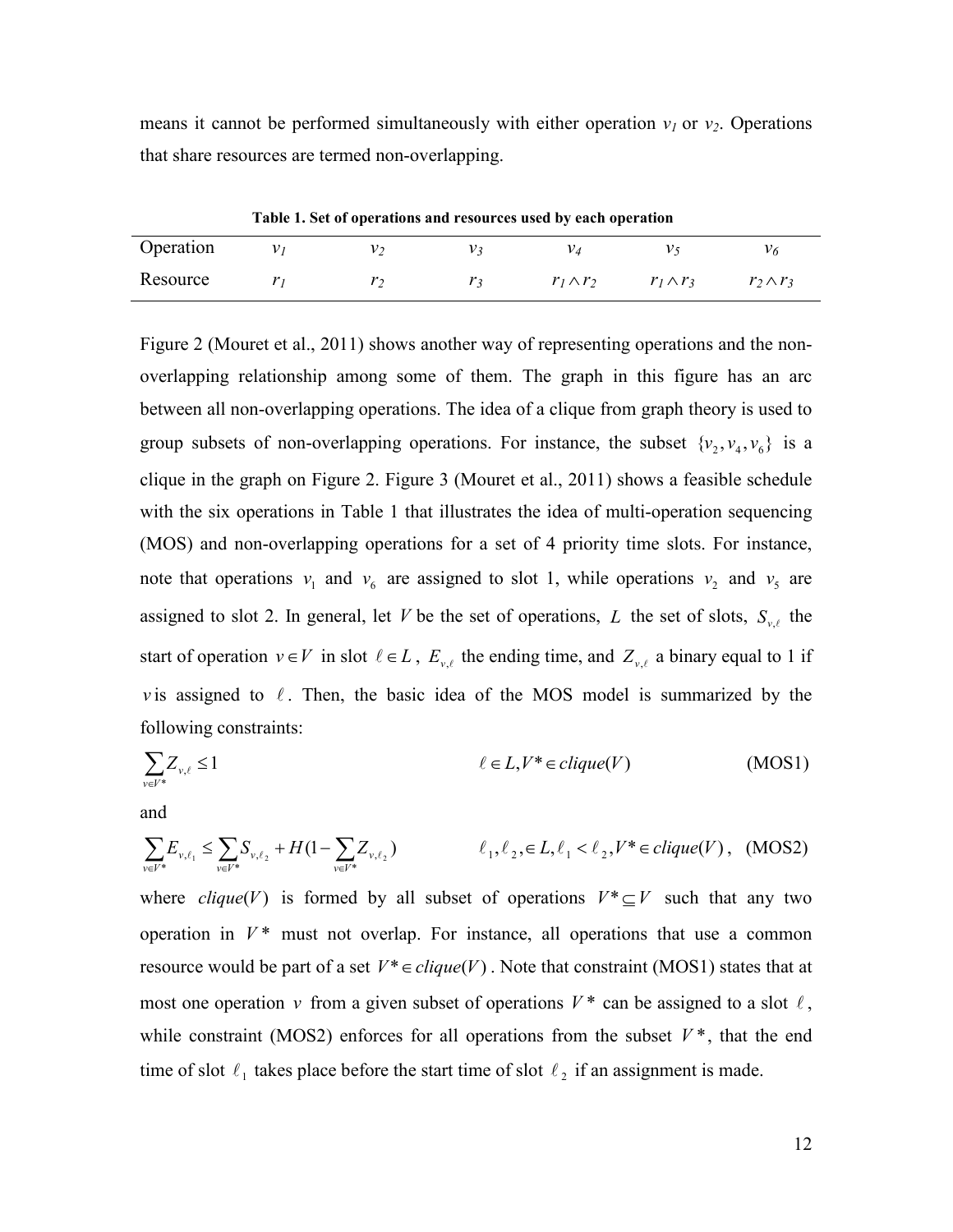

**Figure 2. Non-overlapping graph**



**Figure 3. An illustrative solution schedule**

In this paper we use the same approach by defining as non-overlapping operations those that occur in the same processing line, as well as any pair of shipping and processing operations. Shipping and processing are non-overlapping since loading and unloading of a tank cannot occur at the same time. The set *V* is a collection of two types of operations: processing of an order in a finishing line, and an unloading or shipping event. The first type is defined by a pair  $(o, m) \in O \times M$ ; the second type of operation considers any shipping event  $s \in S$ . In set notation:  $V = \{(o, m), (s) : o \in O, m \in M, s \in S\}$ . The cliques that appear in equations (MOS1) and (MOS2) are *clique<sub>m</sub>* (*V*) = { $(o, m)$ ,  $(s)$  :  $o \in O$ ,  $s \in S$ },  $\forall m \in M$ . These cliques are result of defining that the processing of two orders on the same finishing line, and that loading and unloading of a tank must not overlap. As an example, consider the small system described in Table 2,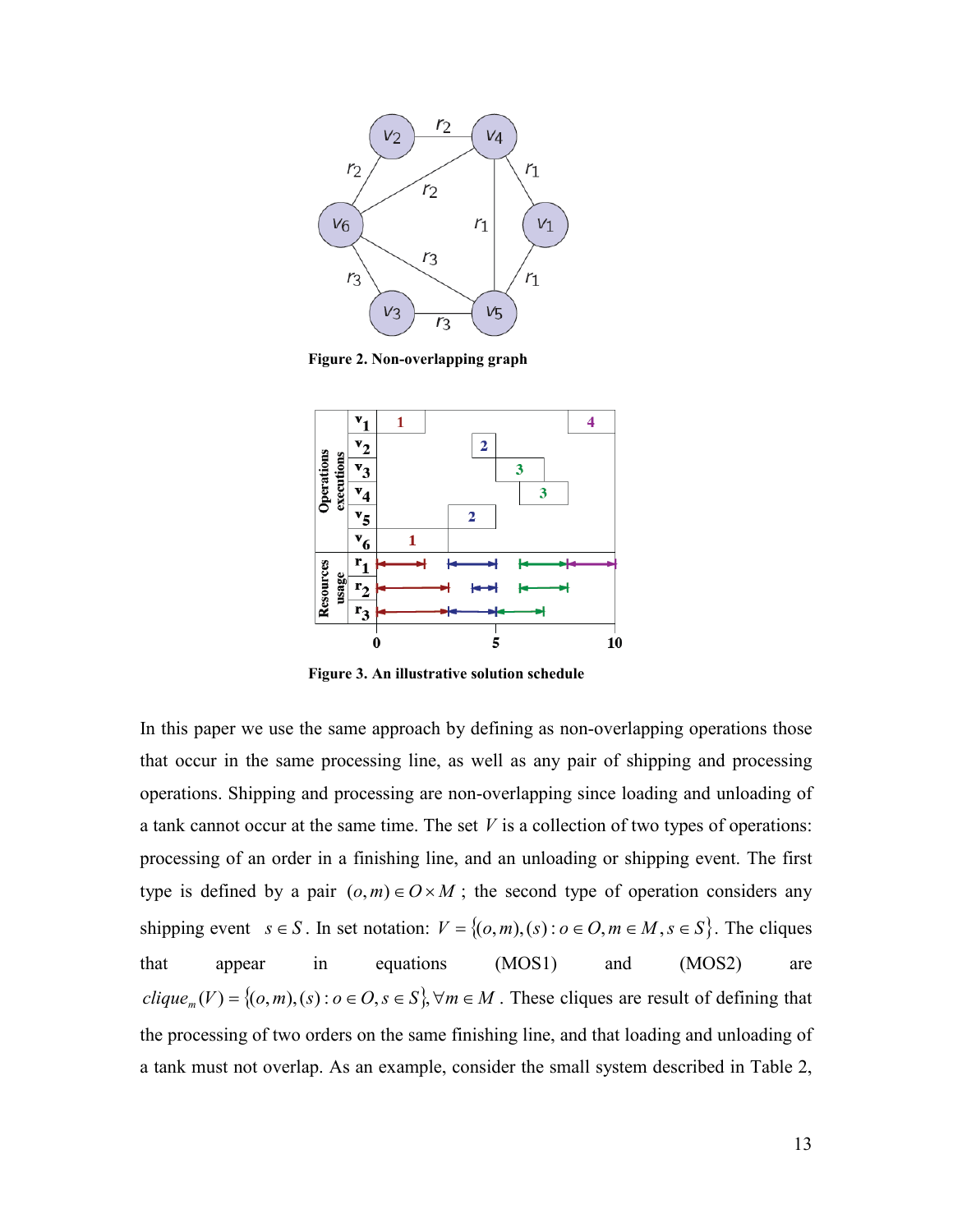where three processing orders have to be scheduled in two finishing lines. The finished products are stored in three tanks from which there will be shipped once to the customer.

| Processing orders    | O <sub>l</sub> | $\mathbf{0}_2$ | $O_3$ |
|----------------------|----------------|----------------|-------|
| Product in order $i$ | $\overline{A}$ | B              |       |
| Finishing lines      | m <sub>I</sub> | m <sub>2</sub> |       |
| Storage tanks        | $T_I$          | T <sub>2</sub> | $T_3$ |
| Shipping events      | $S_I$          |                |       |

**Table 3. Definition of operations in small illustrative Example**

| Processing operations $(o_l, m_l)$ $(o_2, m_l)$ $(o_3, m_l)$ $(o_l, m_2)$ $(o_2, m_2)$ |     |  |  | $(O_3 m_2)$ |
|----------------------------------------------------------------------------------------|-----|--|--|-------------|
| Shipping operations                                                                    | S 1 |  |  |             |

Figure 4 shows the non-overlapping graph that corresponds to the operations in Table 3.



**Figure 4. Non-overlapping graph in small illustrative example**

There are two cliques in the graph of Figure 4:

 ${clique_{m_1} = \{(o_1, m_1), (o_2, m_1), (o_3, m_1), (s_1)\}},$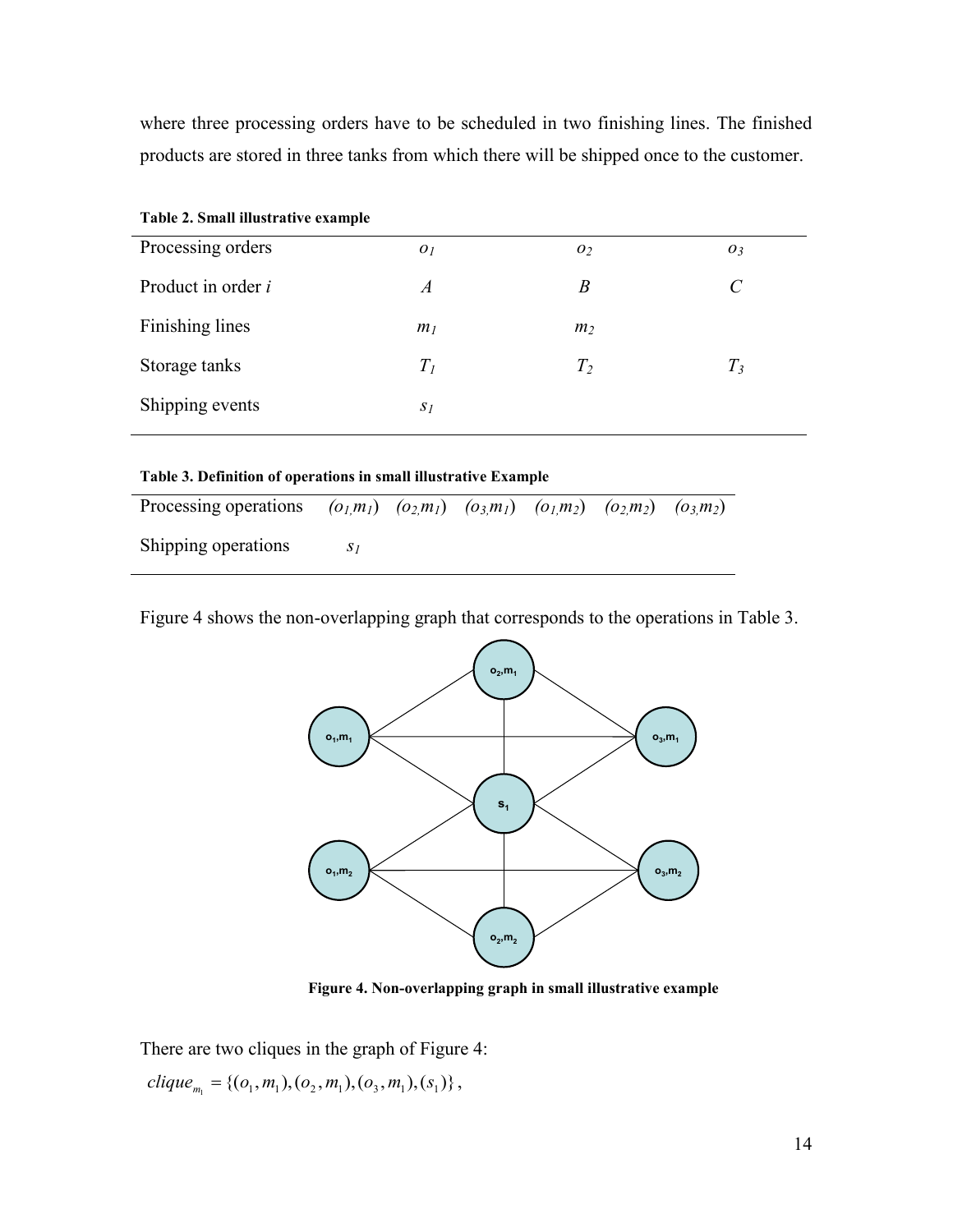and

$$
clique_{m_2} = \{ (o_1, m_2), (o_2, m_2), (o_3, m_2), (s_1) \}.
$$

Recalling that the set of slots is *L*, the non-overlapping constraint (MOS1) in the small illustrative example is written below:

$$
\sum_{v \in V^*} Z_{v,\ell} \le 1 \qquad \qquad \ell \in L, V^* \in clique_m \ \forall m \in M \ ,
$$

or alternatively, if variable  $Z_{v,\ell}$  is disaggregated into a variable for assigning processing operations to slots  $wo_{o,m,\ell}$  and another for assigning shipping events to slots  $ws_{s,\ell}$ ,

$$
\sum_{o\in O}wo_{o,m,\ell}+\sum_{s\in S}ws_{s,\ell}\leq 1 \qquad \qquad \ell\in L, m\in M\;.
$$

The latter form has the advantage that the cliques do not have to be explicitly defined, and that the constraint is described in terms of the naturally occurring sets *L* and *M*. This is the form that we use in equations (4) and (5) of the mathematical model. Finally, a feasible schedule for this illustrative case using 3 priority time slots is found in Figure 5.



**Figure 5. A feasible schedule for the illustrative example**

#### *Objective function*

The objective is to minimize the unallocated product. This objective is equivalent to maximizing the amount of finished product that is allocated to the storage tanks during the time horizon. The parameter  $\omega$ <sub>o</sub> is included to give different weights to different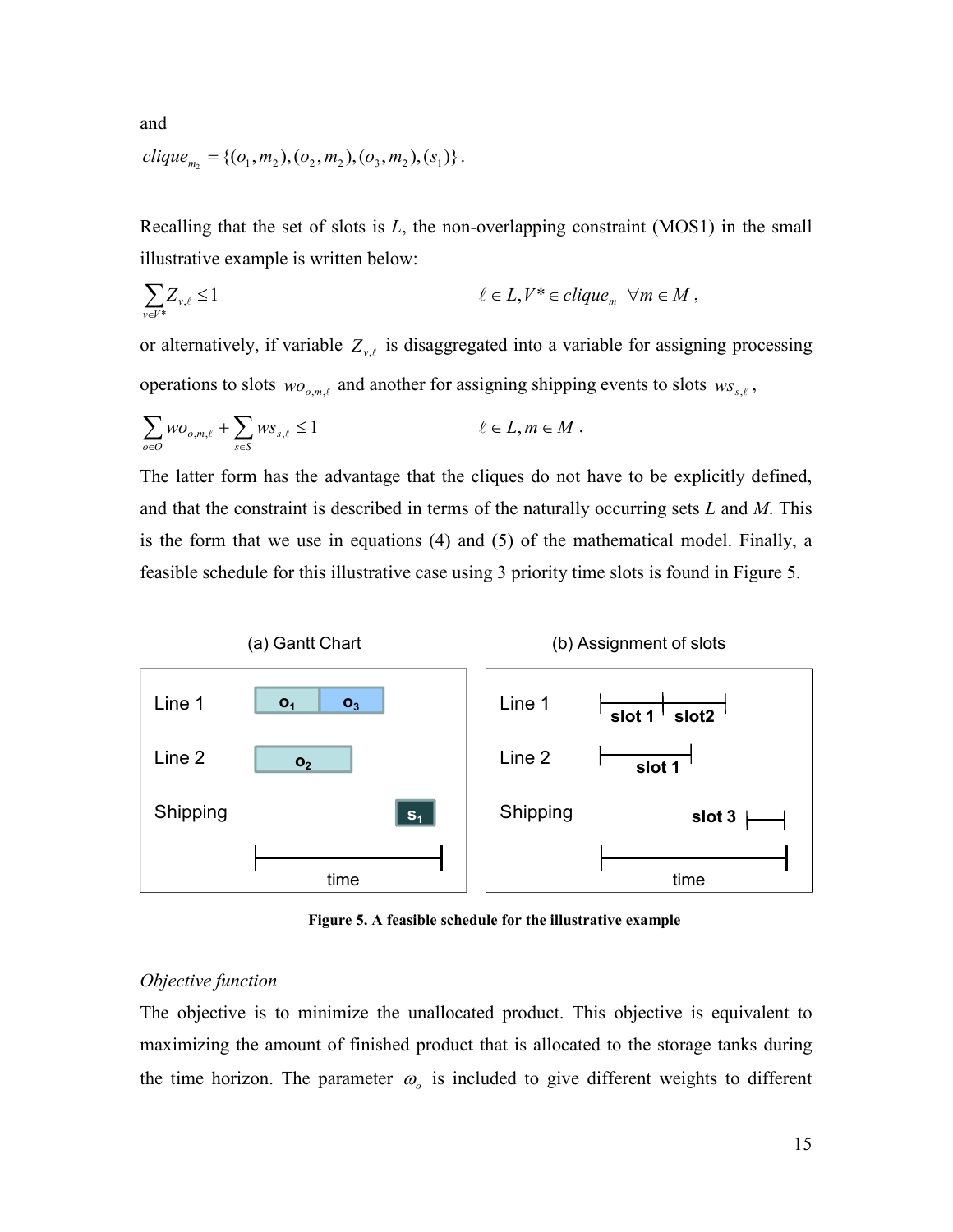production orders. For instance, if an order is urgent it could have a large value of <sup>ω</sup>*<sup>o</sup>* . For all the results in this paper we set  $\omega_o = 1, \forall o \in O$ .

$$
ap = \sum_{o \in O} \sum_{\ell \in L} \sum_{m \in M} \sum_{k \in K} \omega_o v_{o, \ell, m, k}^{in} \tag{obj}
$$

#### *Scheduling constraints*

Equations (1a) and (1b) establish that the start time for the processing of order *o* in line *m* at slot  $\ell$  is zero if the order is not assigned to that line during that slot, or otherwise it must be sometime after the release date and before the end of the horizon. Equation (1c) is a constraint on the frequency of shipping events. This equation fixes the start of each event *s* at slot  $\ell$  to either zero or the predetermined shipping time *stime*. In equation (1d) the duration of the processing operation of order *o* in line *m* can only be non-zero if has to been assigned to slot  $\ell$ . The duration of a shipping event is either zero or less than the predetermined maximum duration of shipping events, as established by equation (1e). Equations (1f) and (1g) set the ending time of any slot to either zero if it is not assigned to processing or shipping, or to less than the operating horizon. Equations (2a) and (2b) establish that the ending time of any slot is equal to its starting time plus its duration.

 $sto_{o,\ell,m} \leq wo_{o,\ell,m}$ *H*  $o \in O, \ell \in L, m \in M$  (1a)

$$
sto_{o,\ell,m} \geq wo_{o,\ell,m}rd_o \qquad \qquad o \in O, \ell \in L, m \in M \qquad (1b)
$$

$$
sts_{s,\ell} = ws_{s,\ell}stime_s \qquad \qquad s \in S, \ell \in L \qquad (1c)
$$

$$
dro_{o,\ell,m} \leq w o_{o,\ell,m} H \qquad o \in O, \ell \in L, m \in M \qquad (1d)
$$

$$
dr s_{s,\ell} \le ws_{s,\ell} shipwin_s \qquad \qquad s \in S, \ell \in L \tag{1e}
$$

$$
eo_{o,\ell,m} \leq w o_{o,\ell,m} H \qquad o \in O, \ell \in L, m \in M \qquad (1f)
$$

$$
es_{s,\ell} \le ws_{s,\ell} H \qquad \qquad s \in S, \ell \in L \tag{1g}
$$

$$
eo_{o,\ell,m} = sto_{o,\ell,m} + dro_{o,\ell,m}
$$
\n
$$
o \in O, \ell \in L, m \in M
$$
\n
$$
es_{s,\ell} = sts_{s,\ell} + drs_{s,\ell}
$$
\n
$$
s \in S, \ell \in L
$$
\n(2b)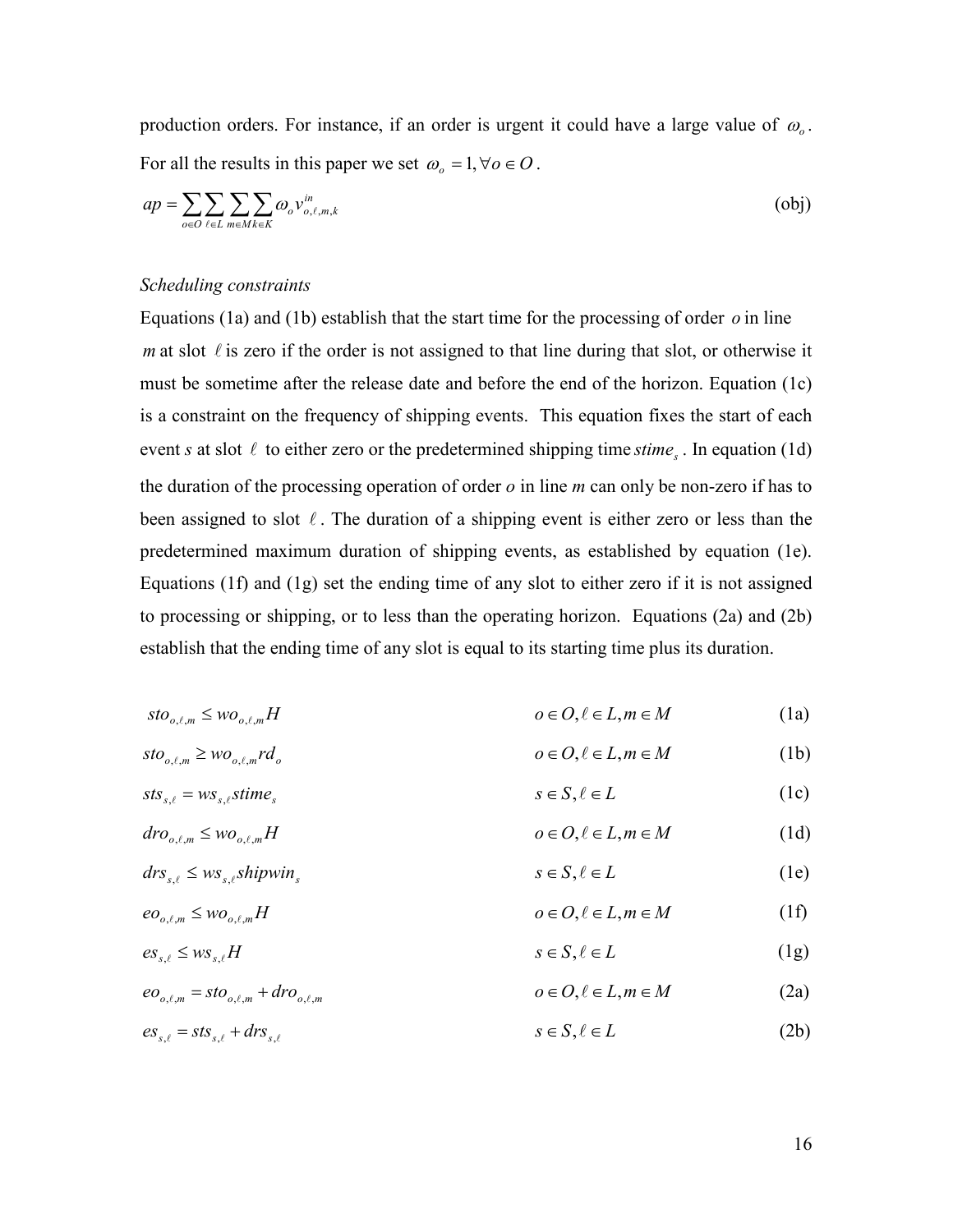It should be noted that the sum of all processing durations  $\text{d}ro_{o,\ell,m}$  for each order are bounded by the sum of the product demands  $do_{o,j}$  as will be specified later in constraint (6).

By constraint (3a) an operation can be assigned at most once to any slot or finishing line; by constraint (3b) each shipping event only takes place once.

$$
\sum_{\ell \in L} \sum_{m \in M} w \sigma_{\sigma, \ell, m} \le 1
$$
\n
$$
\sigma \in O
$$
\n
$$
\sum_{\ell \in L} w s_{s, \ell} \le 1
$$
\n
$$
s \in S
$$
\n(3b)

Constraint (4) enforces that no overlapping operations are assigned to the same slot. It was described in more detail in the previous sections.

$$
\sum_{o \in O} w o_{o, \ell, m} + \sum_{s \in S} w s_{s, \ell} \le 1 \qquad \qquad \ell \in L, m \in M \tag{4}
$$

According to the idea of priority slots (Mouret et al., 2009), slot  $\ell_1$  in equation (5) has a higher priority than slot  $\ell_2$  in the sense that it takes place before or at the same time as slot  $\ell_2$ . If two non-overlapping operations, such as processing on the same finishing line or a shipping event and a processing operation, are assigned to  $\ell_1$  and  $\ell_2$ , then  $\ell_2$  must start after the end of  $\ell_1$ . Equation (5) enforces this constraint. The duration of the intermediate slots  $\ell : \ell_1 < \ell < \ell_2$  is considered in order to strengthen this constraint (Mouret et al., 2011).

$$
\sum_{o\in O} eo_{o,\ell_1,m} + \sum_{s\in S} es_{s,\ell_1} + \sum_{\ell \in L \atop \ell_1 < \ell \leq \ell_2} dro_{o,\ell,m} + \sum_{\ell \in L \atop \ell_1 < \ell \leq \ell_2} drs_{s,\ell,m} \leq
$$
\n
$$
\sum_{o\in O} sto_{o,\ell_2,m} + \sum_{s\in S} sts_{s,\ell_2} + H(1 - wo_{o,\ell_2,m} - ws_{s,\ell_2}) \qquad \qquad \ell_1, \ell_2, \in L, \ell_1 < \ell_2, m \in M \tag{5}
$$

### *Tank transfer constraint*

Equations (6) and (7) allow the transfer of a finished product to storage tank *k* from line *m* during slot  $\ell$ , only if an order corresponding to that product is being processed, and if the tank is assigned to this product (i.e.  $z_{j,k} = 1$ ). In both constraints  $\sum_{j \in J}$  $d_{o,j}$  is a valid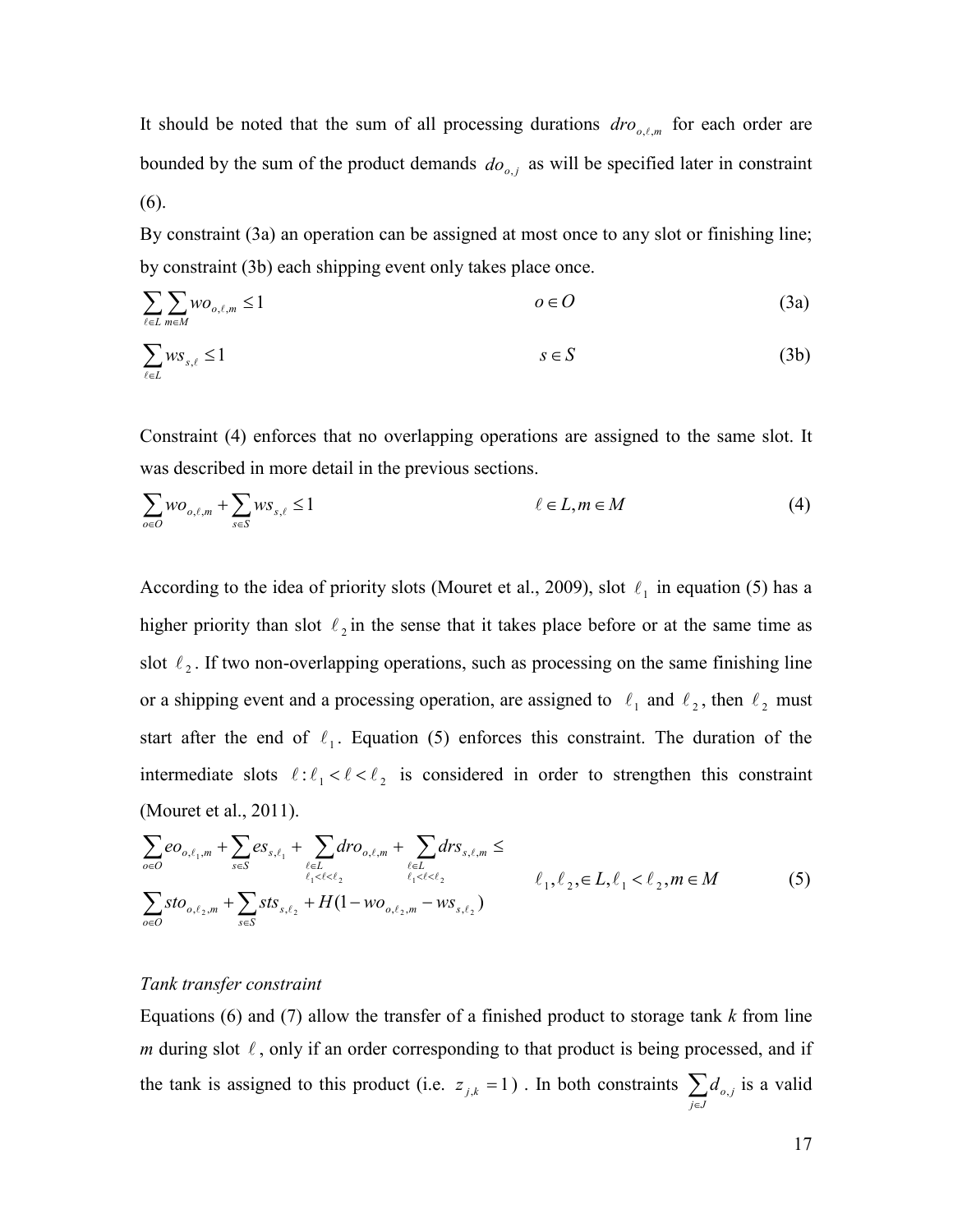upper bound. Constraint (8) allows transfer between a line and a tank only if there is a feasible connection (e.g., a pipe) between them. Constraint (9) sets the maximum rate of transfer to tanks equal to the rate of processing at the finishing lines. Equation (10) sets the maximum amount that can be unloaded from a tank for a shipping event in a given slot. The maximum rate of unloading is set by constraint (11)

$$
\sum_{k \in K} v_{o,\ell,m,k}^{in} \leq w o_{o,\ell,m} \sum_{j \in J} d_{o,j} \qquad \qquad o \in O, \ell \in L, m \in M \tag{6}
$$

$$
v_{o,\ell,m,k}^{in} \leq \sum_{j \in J} (z_{j,k} d_{o,j}) \qquad \qquad o \in O, \ell \in L, m \in M, k \in K \qquad (7)
$$

$$
v_{o,\ell,m,k}^{in} \leq tl_{k,m} \sum_{j \in J} d_{o,j} \qquad \qquad o \in O, \ell \in L, m \in M, k \in K \qquad (8)
$$

$$
v_{o,\ell,m,k}^{in} \le \sum_{j \in J} (\delta_{o,j} rate_{j,m} dro_{o,\ell,m}) \qquad \qquad o \in O, \ell \in L, m \in M, k \in K \qquad (9)
$$

$$
v_{s,\ell,k}^{out} \le ws_{s,\ell} v_k \tag{10}
$$

$$
v_{s,\ell,k}^{out} \le sh_{s,j} drs_{s,\ell} \tag{11}
$$

#### *Material balance in storage tanks*

The concept of priority slots  $\ell_1, \ell_2$  where,  $\ell_1 < \ell_2 \Rightarrow et_{\ell_1} \leq st_{\ell_2}$ , allows the material balance at each tank to be calculated as in constraint (12).

$$
lv_{\ell,k} = \sum_{m \in M} \sum_{o \in O} \sum_{\ell_1: \ell_1 \leq \ell} v_{o,\ell_1,m,k}^{in} - \sum_{s \in S} \sum_{\ell_1: \ell_1 \leq \ell} v_{s,\ell_1,k}^{out} \qquad \ell \in L, k \in K
$$
 (12)

Constraint (13) limits the level of inventory to the capacity of tank *k*,

$$
lv_{\ell,k} \leq v_k \tag{13}
$$

#### *Tank assignment constraints*

Equation (14) enforces the condition that at most one product can be assigned to each dedicated tank. Constraint (15) establishes the minimum and maximum number of tanks to which a product can be assigned. This equation can be relaxed if the user of the model is not limited by any practical constraint on the minimum or maximum number of tanks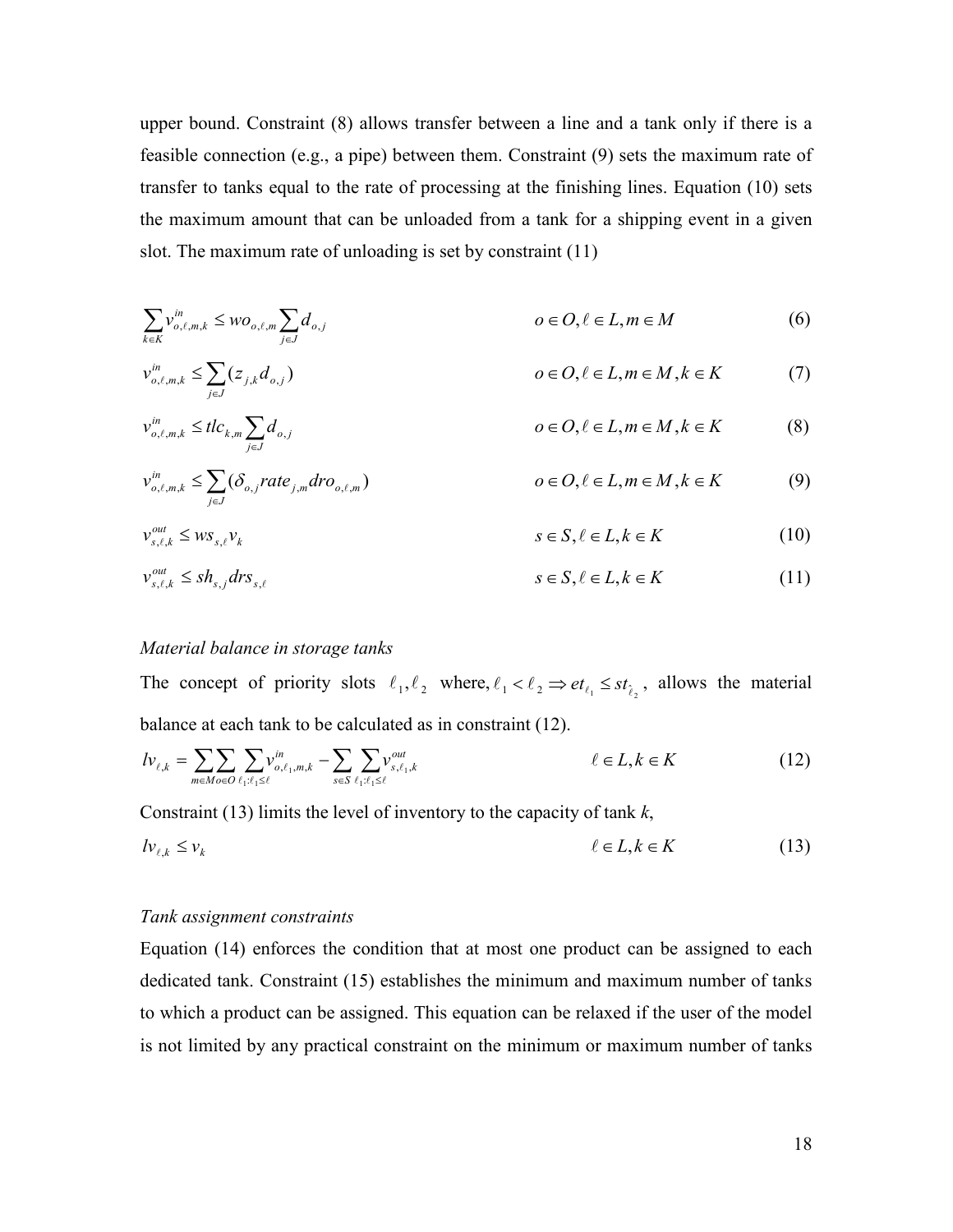required by a product. Constraint (16) allows an assignment only if the chemical and physical properties of a product are compatible with the operating conditions of a tank.

$$
\sum_{j} z_{j,k} \le 1 \tag{14}
$$

$$
mnk_j \le \sum_k z_{j,k} \le mxk_j \qquad j \in J \tag{15}
$$

$$
z_{j,k} \le \operatorname{cmp}_{j,k} \qquad \qquad j \in J, k \in K \tag{16}
$$

*Variable domain specifications*

- *wo*<sub>o</sub><sub>*m*</sub>,∈ {0,1} *o*∈*O*,  $\ell$  ∈ *L*,*m* ∈ *M* (17)
- *ws*<sub>*s*,*ℓ*</sub> ∈ {0,1} *s* ∈ *S*, *l* ∈ *L* (18)

$$
z_{j,k} \in \{0,1\} \qquad j \in J, k \in K \tag{19}
$$

$$
v_{o,\ell,m,k}^{in}, v_{s,\ell,k}^{out} \in \mathfrak{R}_+ \qquad o \in O, \ell \in L, m \in M, k \in K, s \in S \quad (20)
$$

$$
sto_{o,\ell,m}, dro_{o,\ell,m},eo_{o,\ell,m} \in \mathfrak{R}_+ \qquad \qquad o \in O, \ell \in L, m \in M \qquad (21)
$$

$$
sts_{s,\ell}, drs_{s,\ell}, es_{s,\ell} \in \mathfrak{R}_+ \qquad \qquad s \in S, \ell \in L \tag{22}
$$

$$
lv_{\ell,k} \in \mathfrak{R}_+ \qquad \ell \in L, k \in K \tag{23}
$$
  
ap  $\in \mathfrak{R}_+$ 

#### **Example 1**

In this example we wish to determine the optimal tank assignment and optimal schedule for a system of 5 tanks and 2 finishing lines where 3 products are processed for 8 orders over a 2 week time horizon. We have a set of production orders that arrive during an interval of two weeks. This set of production orders is representative of the frequency of orders and the quantity ordered during long term operation of the system. Thus, it can be used for optimally assigning tanks to products. Tables B1 – B3 in Appendix B contain the data required for the optimization model. In this example we consider that all products can be stored in all tanks, and that there is a feasible connection between every line and every tank.

The TFOP formulation described in the mathematical model section is used to solve Example 1. After some pre-analysis, 6 priority time slots are postulated. The main idea is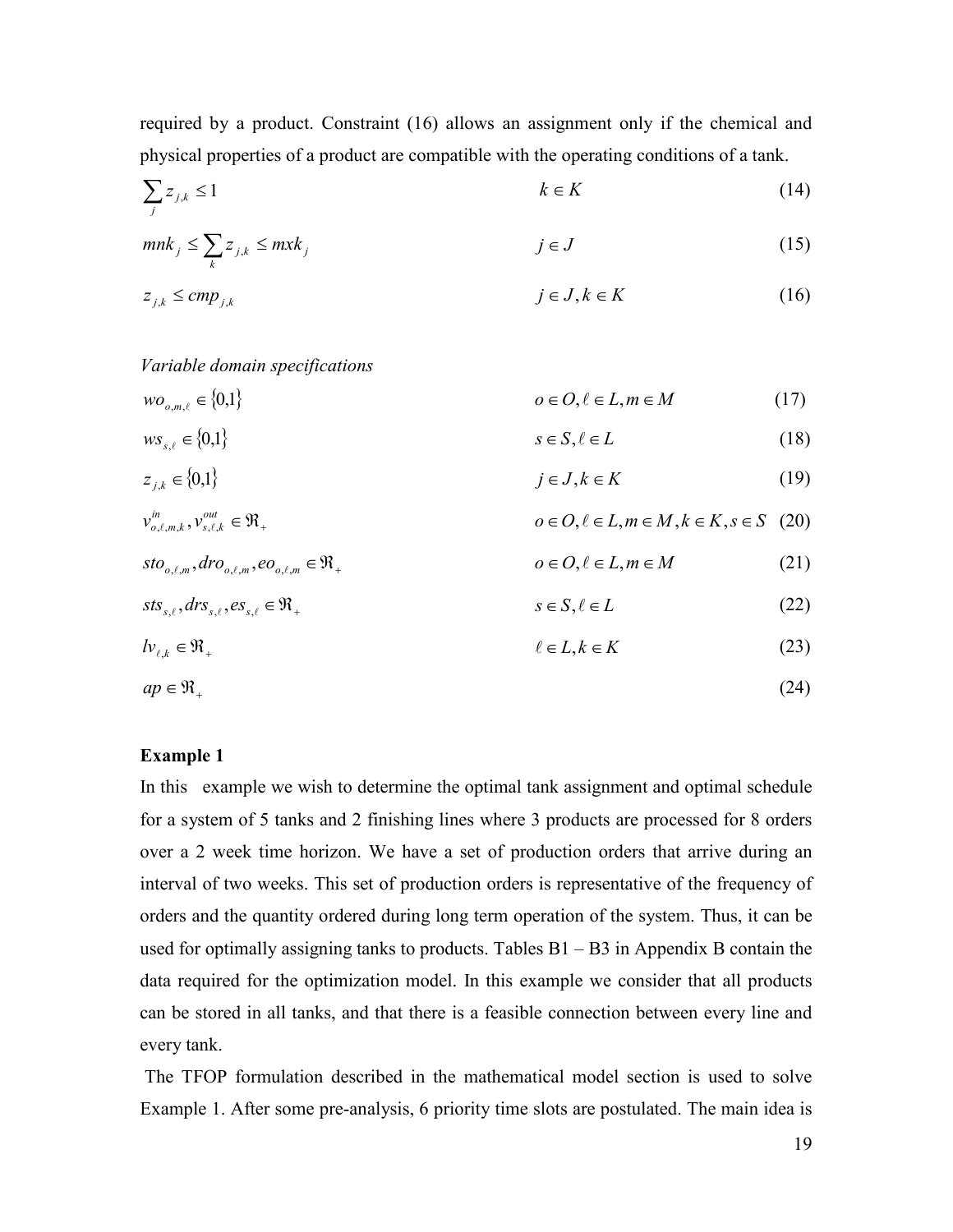that we need 4 slots to process the 8 orders in the 2 production lines, and, given the rates of unloading of tanks, about 2 or 3 slots for shipping operations. Computational results indicate that 6 priority slots yield the same solution as 7 but require less computational time. The resulting Mixed-Integer Linear Programming (MILP) model has 195 binary variables, 1,471 continuous variables, and 3,358 constraints. It was implemented in GAMS version 23.6 for Windows and solved using Gurobi 4.0.1 with an Intel Core i7 CPU at 2.93 GHz, and 4.00 GB of RAM. All other examples were solved with the same hardware and software. A solution within 0.2% of the optimum was found in 21 CPU seconds. The results are summarized in Table 4, and Figures  $7 - 8$ . As seen in Table 4, 1.4 ton of product B cannot be allocated.

|              | <b>Ordered amount</b> | <b>Allocated Quanity</b> |
|--------------|-----------------------|--------------------------|
| Product      | [ton]                 | [ton]                    |
| А            | 215                   | 215                      |
| B            | 244                   | 242.6                    |
| C            | 206                   | 206                      |
|              |                       |                          |
| <b>Total</b> | 665                   | 663.6                    |

**Table 4. Allocated product for Example 1** 

Figure 6 shows the optimal product-tank assignment. The total production volume specified by the production orders of Product B is the highest, and it is assigned the largest total storage tank capacity. Product A has a larger production target than product C, but product A is allotted less storage space. Figure 7 shows that the two production orders of product A are scheduled at the beginning and end of the time horizon, allowing for the complete unloading of the storage tank. This fact is observed in Figure 8(d). The Gantt chart in Figure 7 shows how the scheduling of non-overlapping operations, such as the processing operations in the same line, and processing and unloading operations are never scheduled in the same slot. From this figure we can also confirm that the ordering of the priority slots is maintained: every slot that has a lower numbering than a shipping slot ends before the shipping starts.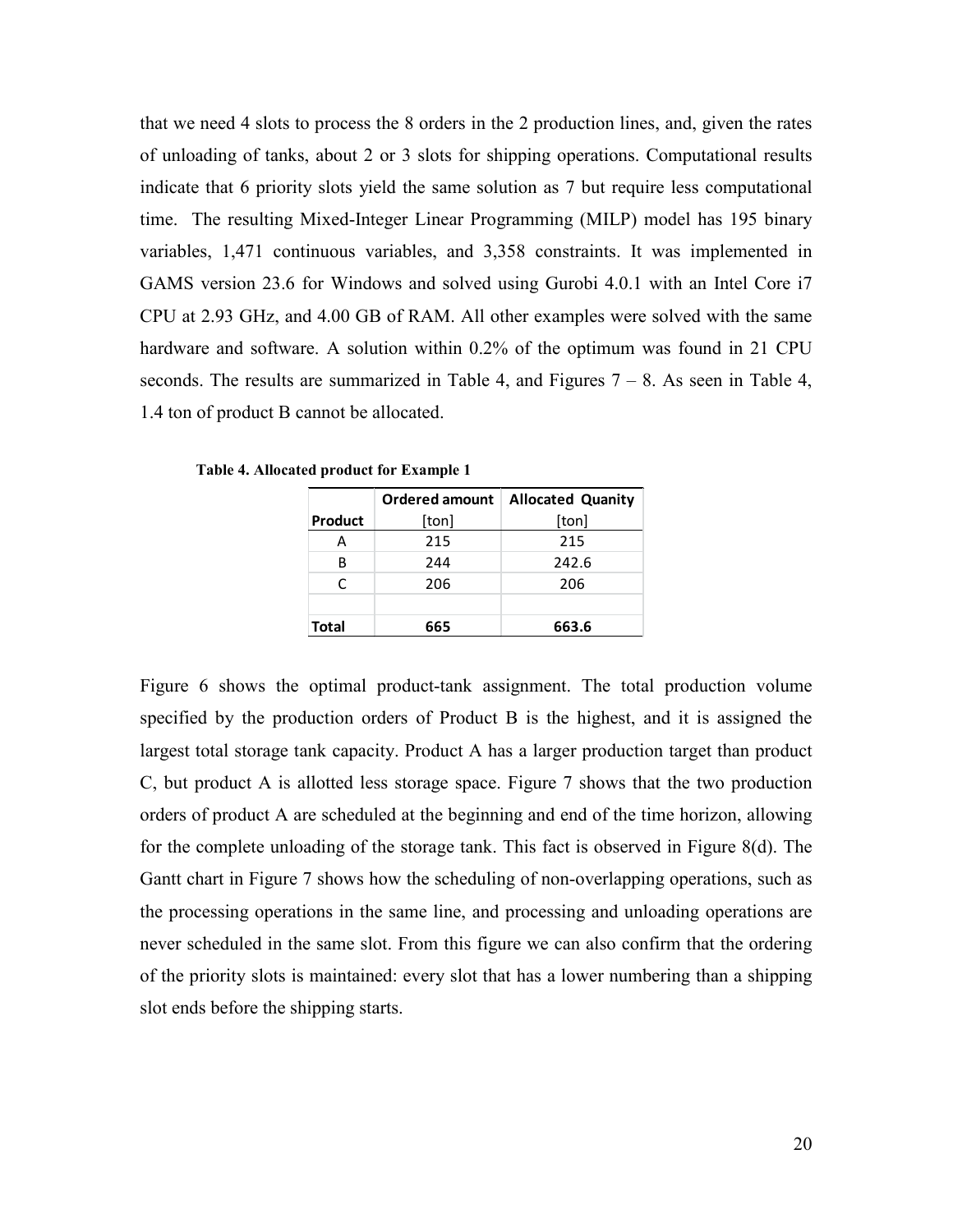

**Figure 6. Optimal product-tank assignment in Example 1**

|          | 0 hrs |         | 100    |                |                    | 200 |         | 300     | 336 hrs |           |
|----------|-------|---------|--------|----------------|--------------------|-----|---------|---------|---------|-----------|
| Line 1   |       | order 1 |        | order 2        |                    |     | order 7 | order 8 |         | Product A |
| Line 2   |       | order 3 |        | order 4        | order <sub>6</sub> |     | order 5 |         |         | Product B |
|          |       |         | П      | $\blacksquare$ |                    |     |         |         |         | Product C |
| Shipping |       |         |        |                |                    |     |         |         | П       | Shipping  |
| Line 1   |       |         |        |                |                    |     |         |         |         |           |
|          |       | slot 1  |        | slot 3         |                    |     | slot 5  | slot 6  |         |           |
| Line 2   |       |         |        |                |                    |     |         |         |         |           |
|          |       | slot 1  |        | slot 3         | slot 5             |     | slot 6  |         |         |           |
| Shipping |       |         |        |                |                    |     |         |         |         |           |
|          |       |         | slot 2 | slot 4         |                    |     |         |         |         |           |
|          | 0 hrs |         | 100    |                |                    | 200 |         | 300     | 336 hrs |           |

**Figure 7. Gantt chart of optimal schedule in Example 1**

The plots of the tank levels in Figure 8 show a common pattern. Towards the end of the operating horizon all tanks except number 5 are completely full. This result is a combination of the objective function of the TFOP that requires a maximal amount of product going into the tanks, and the finite operating horizon. In real-life operations a shipping event would probably take place at the end of the time horizon. A cyclic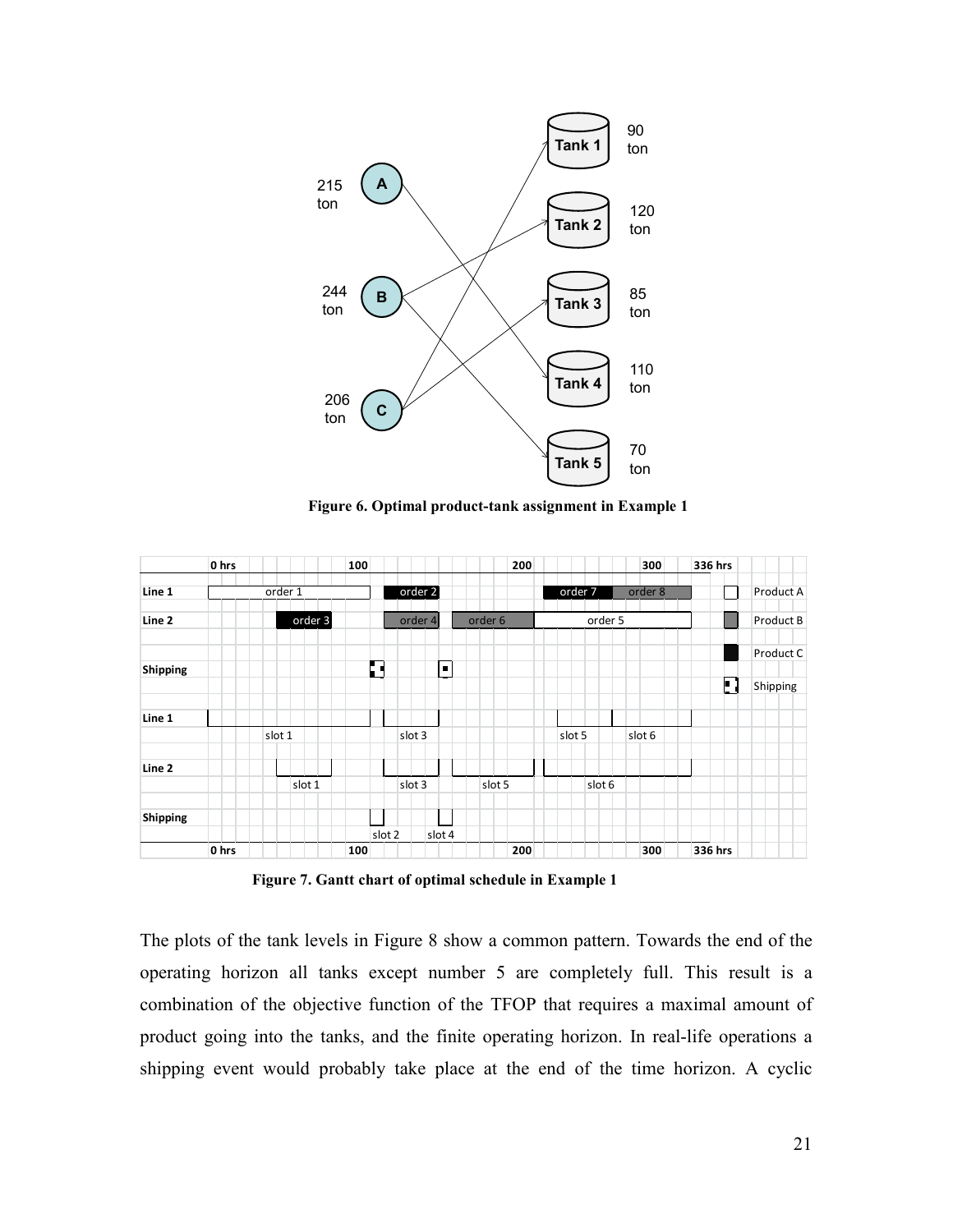

schedule is an approach that eliminates this effect in case it is found to be an undesirable way of operating the system. We explore this alternative in Example 3.

**Figure 8. Tank levels in the optimal solution to Example 1**

#### **Example 2**

The purpose of this example is to highlight the advantage of solving the TFOP including scheduling of processing orders instead of considering a fixed processing schedule. We consider a system of 2 parallel finishing lines where 8 products are processed for 21 orders and fed into 10 storage tanks. The operating horizon is 672 hours (4 weeks). Tables B4 – B6 contain the operating data of this system.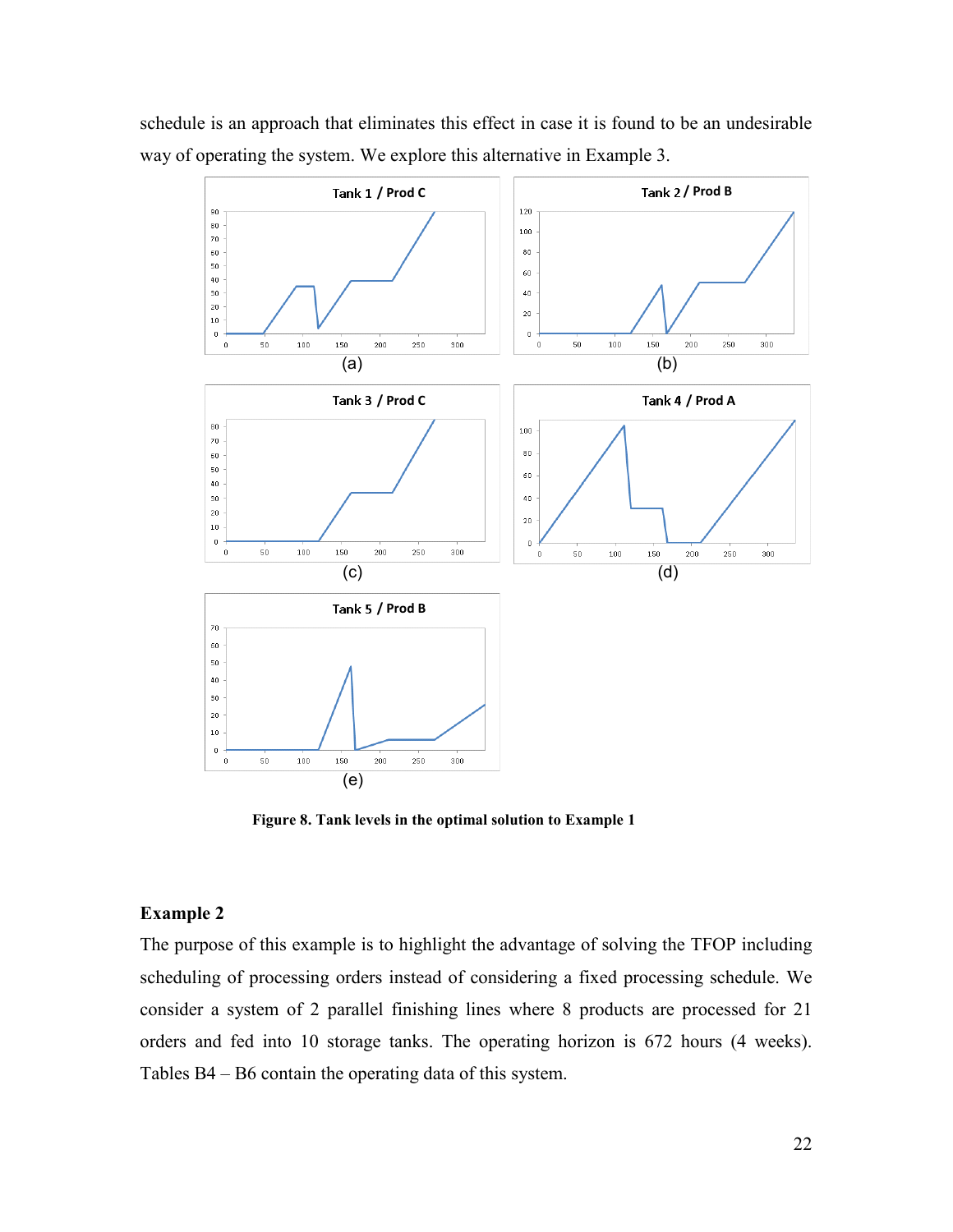In the case where the schedule is fixed each production order starts exactly at the release date and lasts until it is completed or until a new order has to be processed. Every time that the tanks block the finishing lines, there is a quantity of unallocated product generated that is equal to the time the line was blocked multiplied by the processing rate of the line. The 21 production orders can in principle be processed in 11 priority slots by the two finishing lines, and we estimated 2 or 3 shipping events per week. After some computational experiments we specified 18 priority slots. These computational experiments involved starting with 15 priority slots (11 for processing the orders and 4 for one shipping event per week) and increasing the number of slots by 1 until there was no improvement in the solution. The minimum number of slots that could be used for finding this solution was 18. The resulting MILP has 1,340 binary variables, 16,561 continuous variables, and 40,261 constraints.Table 5 shows the best solutions and solution times found with fixed schedule and with optimal scheduling. Note that fixing the schedule actually makes the problem harder to solve, presumably because it becomes more constrained.

|                                | <b>Fixed Scheduling</b> | <b>Optimal Scheduling</b> |
|--------------------------------|-------------------------|---------------------------|
| <b>Best Solution [ton]</b>     | 439                     | 517                       |
| <b>Optimality Gap [%]</b>      | 19.9                    | 1.7                       |
| <b>Linear Relaxation [ton]</b> | 526                     | 526                       |
| <b>CPU</b> [second]            | 10,000                  | 530                       |

**Table 5. Computational results of the TFOP with fixed and optimal scheduling**

The total quantity required by production orders is 526 tons. The best solution with fixed schedule (439 tons) after 10,000 CPU s corresponds to approximately 16% unallocated product, while a solution of 517 tons involving less than 2% unallocated product is found when optimal scheduling is included in the TFOP. Table B4 shows that seven production orders are released between hour 0 and hour 21. A similar accumulation of orders occurs between hours 540 and 560. When the schedule requires each order to be processed at its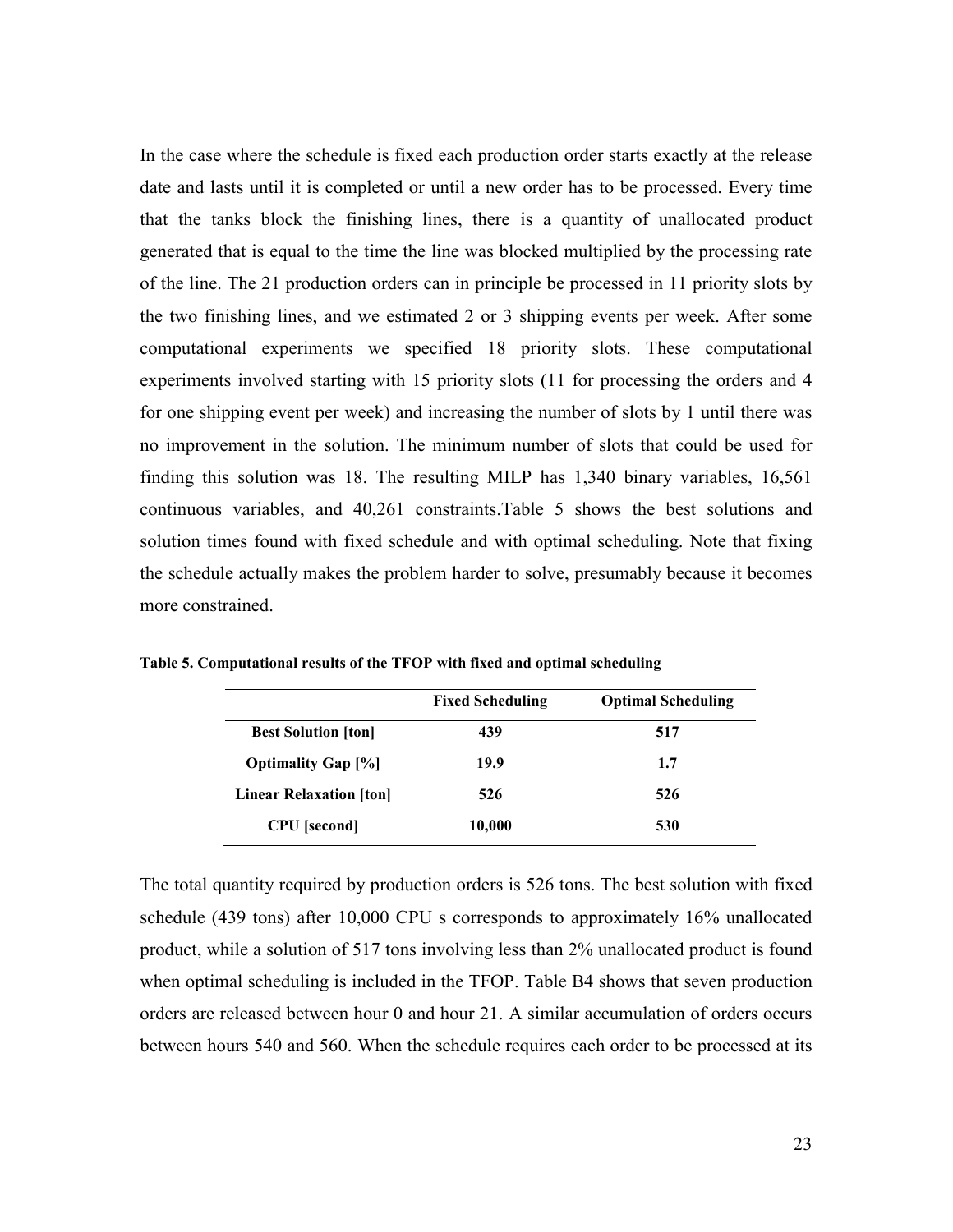release date, as is the case with fixed schedule, some orders have to be cut short or missed all together.



**Figure 9 Optimal tank assignment with fixed schedule**



**Figure 10., Optimal tank assignment with optimal schedule**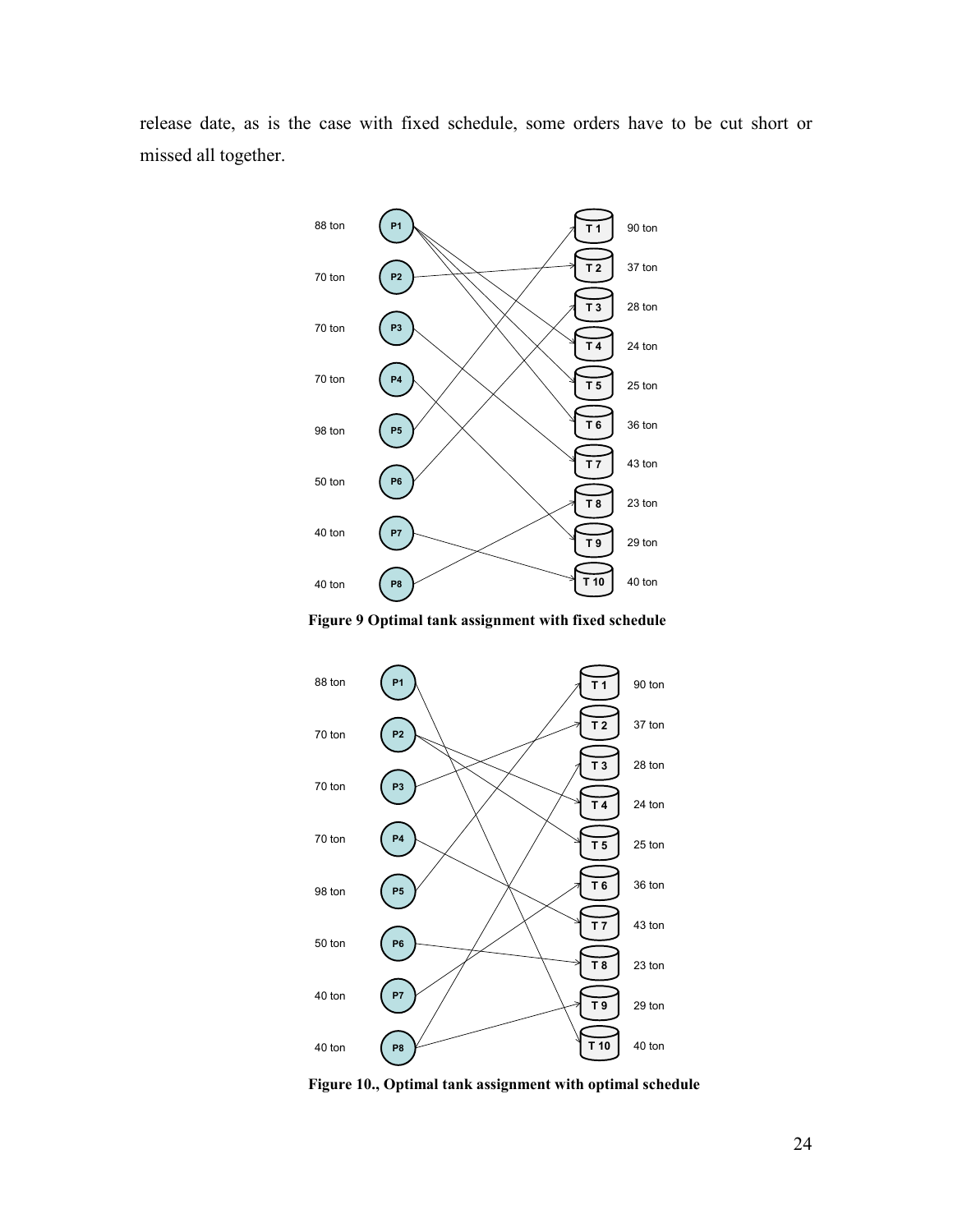The main point in this example is that including the optimal scheduling in the TFOP has a significant effect on the quality of the solution found and on the computation times required. When scheduling is included, a solution within 2% of the optimum and involving almost no unallocated product can be found in 530 CPUs. In contrast, the best solution found after 10,000 CPUs for the problem with fixed scheduling involves significant amounts of unallocated product and an optimality gap of ~20%.



**Figure 11a. Gantt Chart Example 2 with fixed schedule**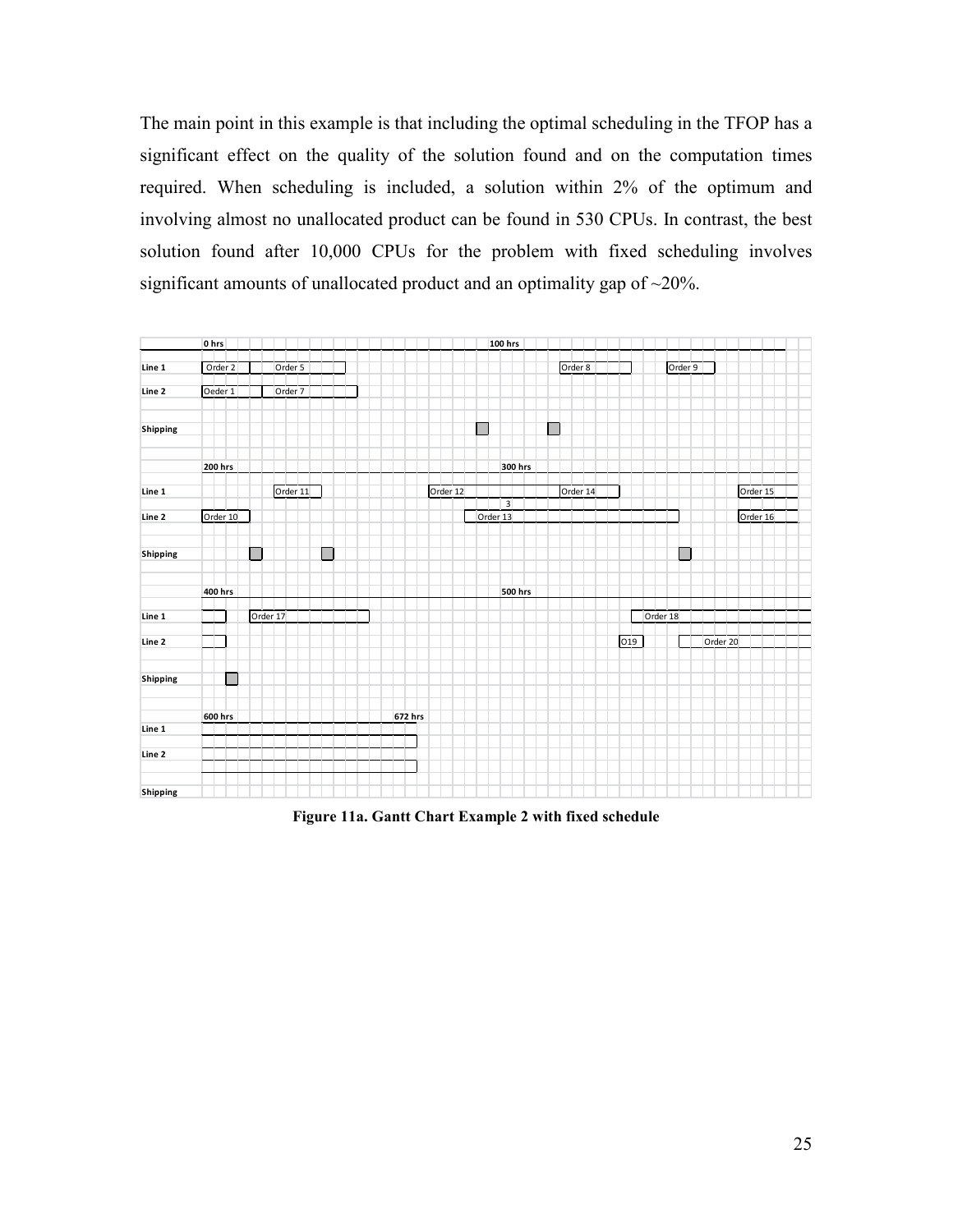

**Figure 11b. Gantt Chart Example 2 with optimal schedule**

#### **Example 3**

This example involves the same system as in Example 2 but with an extended time horizon of 6 weeks (1008 hrs.), which is longer than usual for scheduling problems. The reason is that we require a schedule that is representative of the medium to long-term operation of the plant in order to make the tank allocation decisions. An important difference from previous examples is that we consider a cyclic operating mode where the cycle time is 1008 hrs. A new variable,  $s_k^0$ , is introduced in the equation for the inventory balance, yielding equation (25).

$$
lv_{\ell,k} = s_k^0 + \sum_{m \in M} \sum_{o \in O} \sum_{\ell_1: \ell_1 \leq \ell} v_{o,\ell_1,m,k}^{in} - \sum_{s \in S} \sum_{\ell_1: \ell_1 \leq \ell} v_{s,\ell_1,k}^{out} \qquad \ell \in L, k \in K
$$
 (25)

The following constraint to enforce similar initial and final inventory is added to the model: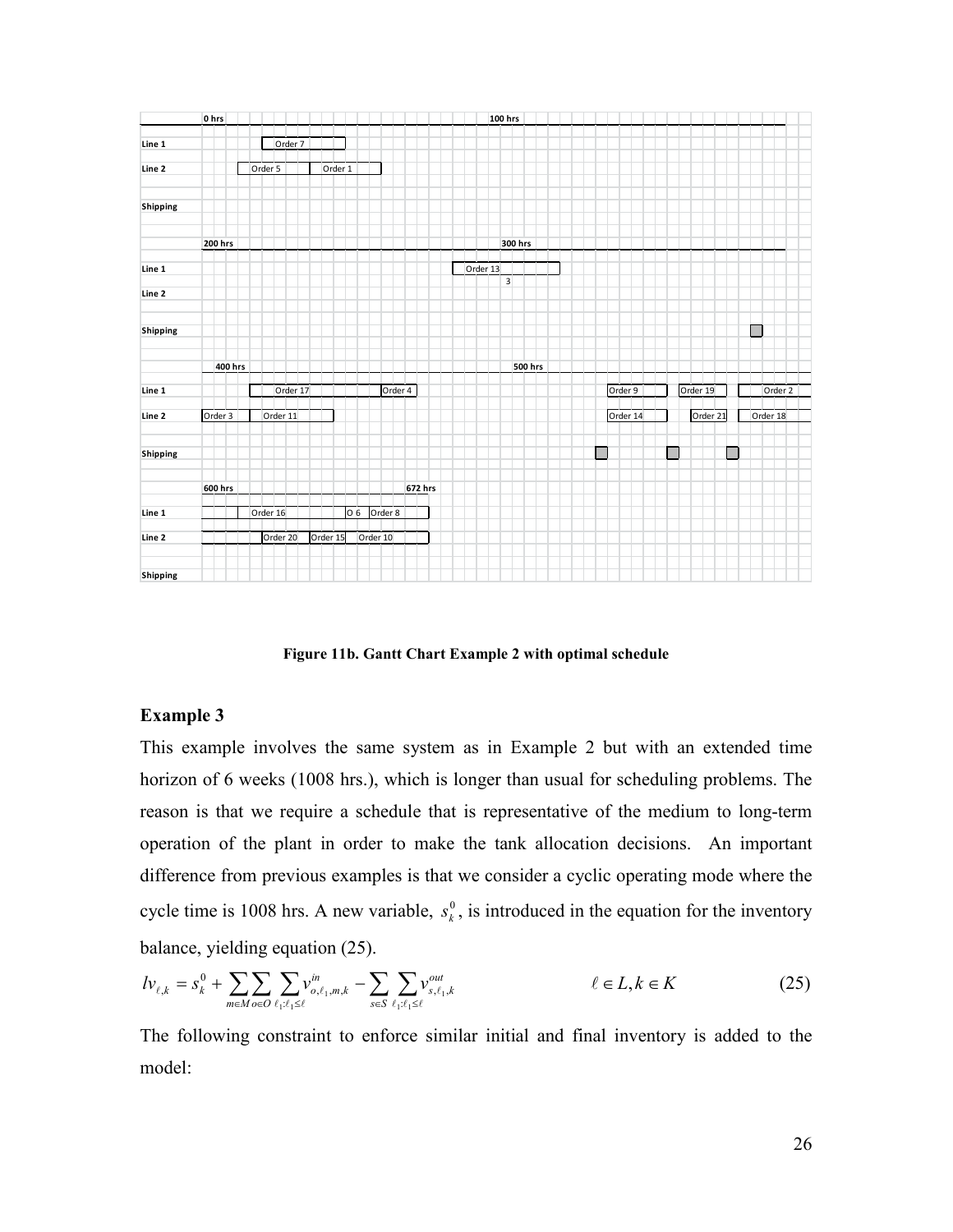$$
s_k^0 - \varepsilon_k \leq l v_{\ell,k} \leq s_k^0 + \varepsilon_k \qquad \qquad \ell = |L|, k \in K \,, \tag{26}
$$

where  $\varepsilon_k$  is a small scalar introduced to constraint (26) in order to relax the strict equality between initial and final inventory in cyclic scheduling. Computations showed that this relaxation has a significant effect on the speed of convergence of the MILP solver we used. For this case study, we set  $\varepsilon_k$  to 2. For instance, increasing the value of  $\varepsilon_k$  from 2 to 5 reduces the required CPU time to about one fourth. However, we considered a value of 2 the largest reasonable slack in equation (26).

To ensure the slot  $\ell = |L|$  corresponds chronologically to the last slot, we enforce the following precedence constraint:

$$
\sum_{o \in O} e_{O_{o,\ell_1,m}} + \sum_{s \in S} e_{S_{s,\ell_1}} \le \sum_{o \in O} st_{O_{o,\ell_2,m}} + \sum_{s \in S} st_{S_{s,\ell_2}} \qquad \ell_1 \in L, \ell_2 = |L|, m \in M \tag{27}
$$

Table B7 contains data of the orders corresponding to the extra two weeks in Example 3. Selecting 24 priority slots using the same methodology as in Example 2, the resulting MILP has 2,500 binary variables, 31,691 continuous variables, and 77,212 constraints. Table 6 shows the best solution found after 7 hours of computations. The product tank assignment is shown in Figure 12, while the initial and final inventories are shown in Table 7.

| <b>Best Solution [ton]</b> | 769    |  |
|----------------------------|--------|--|
| Unallocated product [%]    | 7.5    |  |
| <b>Optimality Gap [%]</b>  | 5.9    |  |
| <b>CPU</b> [second]        | 24,538 |  |

**Table 6. Computational results of the TFOP with cyclic scheduling**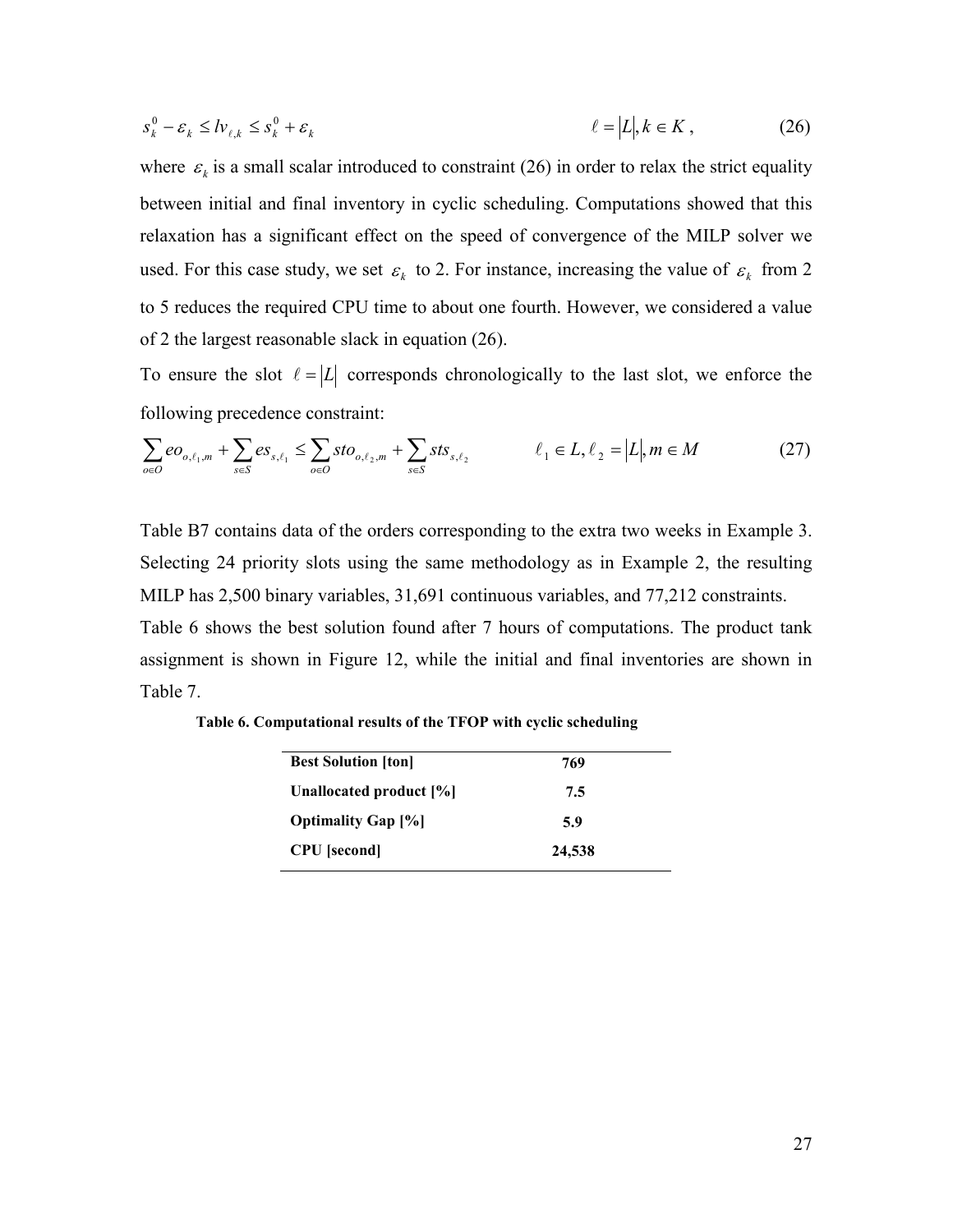

**Figure 12 Tank assignment with cyclic schedule**

| Tank           | Capacity | <b>Initial inventory</b> | Final inventory* |
|----------------|----------|--------------------------|------------------|
|                | [ton]    | [ton]                    | [ton]            |
| <b>T1</b>      | 90       | 0.0                      | 2.0              |
| <b>T2</b>      | 37       | 19.0                     | 21.0             |
| <b>T3</b>      | 28       | 0.0                      | 2.0              |
| <b>T4</b>      | 24       | 8.8                      | 10.8             |
| <b>T5</b>      | 25       | 0.0                      | 2.0              |
| <b>T6</b>      | 36       | 12.0                     | 14.0             |
| T7             | 43       | 27.6                     | 29.6             |
| <b>T8</b>      | 23       | 13.0                     | 15.0             |
| T <sub>9</sub> | 29       | 13.3                     | 15.3             |
| <b>T10</b>     | 40       | 38.0                     | 40.0             |
|                |          |                          |                  |

**Table 7. Initial and final inventory in storage tanks**

\*Final inventory = Initial inventory  $+/- 2$ 

After 7 hours of CPU time the optimality gap is still 6%. We are interested in obtaining a lower bound on the amount of unallocated product (an upper bound to equation *obj*) that would be possible to achieve if storage tank space was not a limitation. Therefore, we solve a relaxation of Example 3 that involves unlimited storage capacity.

**Remark** Since we allow several lines to feed the same tank simultaneously, and we assume there is at least as many tanks as products, unlimited storage capacity turns the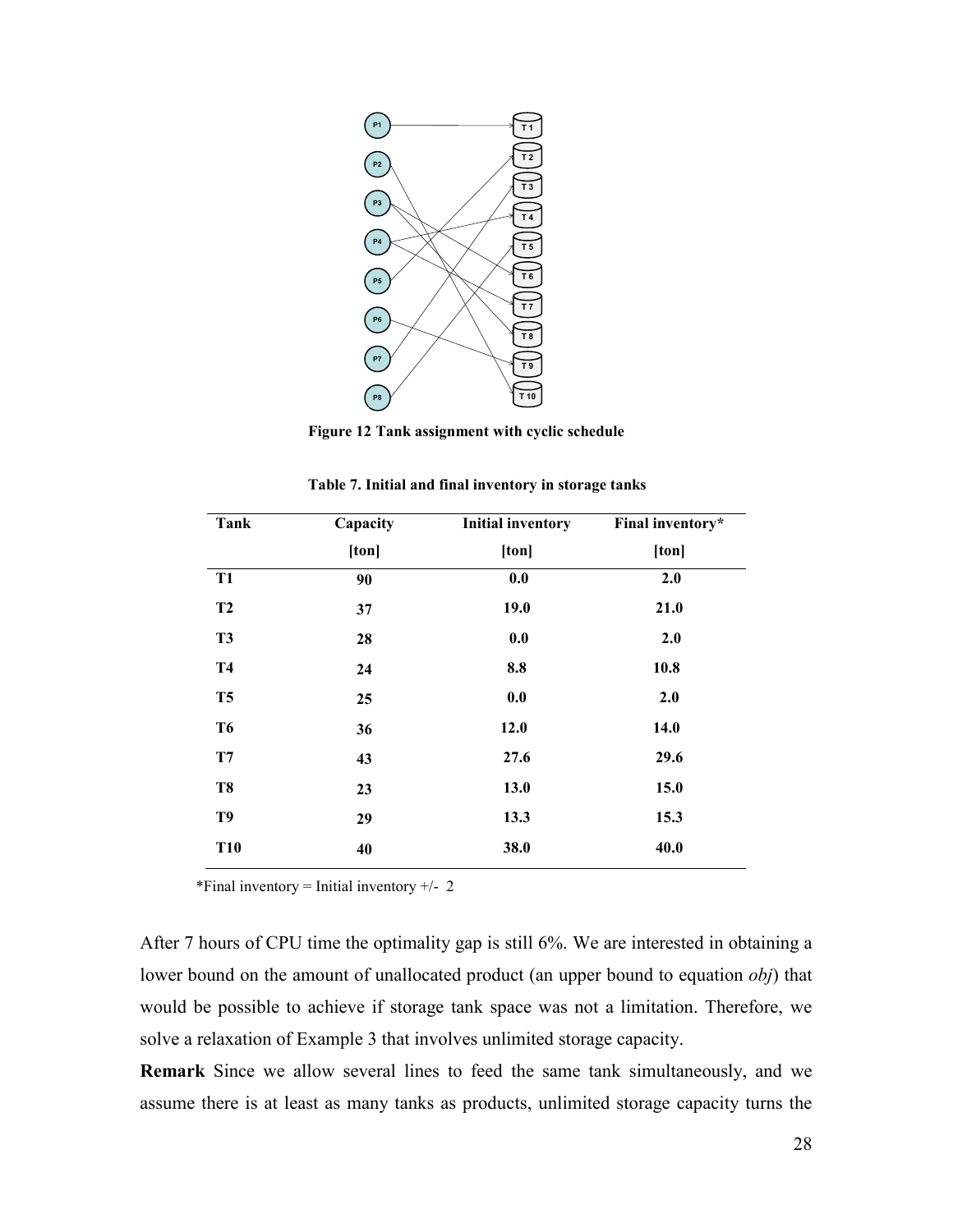product-assignment into a meaningless decision variable. For this reason we assign a product to a tank arbitrarily and *a priori*.

| <b>Best Solution [ton]</b> | 828 |  |
|----------------------------|-----|--|
| Unallocated product [%]    | 0.4 |  |
| <b>Optimality Gap [%]</b>  | 0.4 |  |
| <b>CPU</b> [second]        | 219 |  |

**Table 8. Computational results of the TFOP with cyclic scheduling with unlimited tank sizes**

**Table 9. Storage requirements, initial, and final inventory in TFOP with unlimited tank sizes**

| Product        | <b>Maximum</b> inventory | <b>Initial inventory</b> | Final inventory* |
|----------------|--------------------------|--------------------------|------------------|
|                | [ton]                    | [ton]                    | [ton]            |
| <b>P1</b>      | 76.0                     | 46.0                     | 48.0             |
| P <sub>2</sub> | 98.0                     | 58.0                     | 60.0             |
| <b>P3</b>      | 50.0                     | 0.0                      | 2.0              |
| <b>P4</b>      | 65.1                     | 25.1                     | 27.1             |
| <b>P5</b>      | 50.0                     | 0.0                      | 2.0              |
| <b>P6</b>      | 50.0                     | 0.0                      | 0.0              |
| P7             | 40.0                     | 0.0                      | 0.0              |
| <b>P8</b>      | 25.0                     | 3.0                      | 5.0              |

\* Final inventory = Initial inventory  $+/- 2$ .

Comparing Tables 14 and 16 we can see the storage requirement for the solution corresponding to 828 tons of allocated product (vs. 769 tons in the finite storage setting) requires more storage capacity than what is available in the tank farm. The total storage capacity required to meet the maximum inventory levels obtained from solving the problem assuming unlimited storage capacity is 454 tons, while the original problem with finite storage has a total capacity of 375 tons. This type of analysis could be used to evaluate capital investment decisions in tank farms.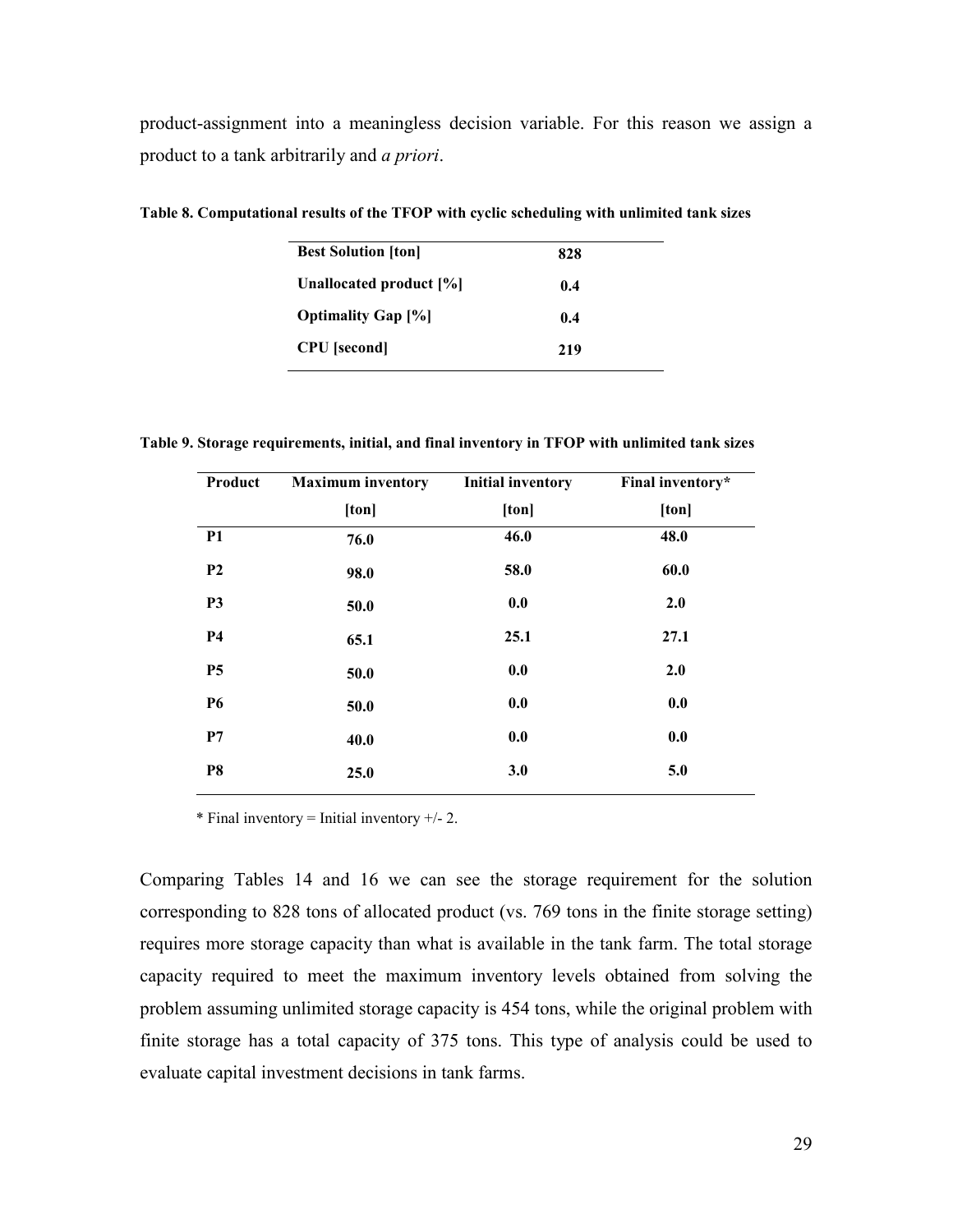#### **Conclusions and future work**

We have presented a novel MILP formulation for the Tank Farm Operation Problem (TFOP) that integrates continuous production scheduling with storage resource allocation when the storage vessels are dedicated tanks. One of the examples in this paper shows the impact of including optimal scheduling in the TFOP, as opposed to assuming a fixed schedule. Even though the scheduling part of the problem corresponds to an efficient model for continuous-time scheduling based on the idea of Multi-operation Sequencing (Mouret et al., 2011), the scheduling horizon that can be contemplated within reasonable computational time is limited to a few weeks. For this reason a representative set of production orders and release dates has to be chosen in order to obtain an efficient product-assignment for medium to long-term operation. Alternatively, a cyclic schedule can be assumed as we did in Example 3.

We envision our MILP formulation combined with Discrete Event Simulation (DES) like the one in Sharda and Vazquez (2009) as part of a comprehensive decision support system. The DES model could be run by fixing the scheduling and tank farm decisions obtained by the optimization step detailed in this work. The results can be used to verify the feasibility of the optimal decisions with a simulation model that is able to capture more detailed dynamics of the problem such as simultaneous loading and unloading of storage tanks. The DES formulation mentioned before by Sharda and Vazquez (2009) is tailored specifically to this problem and was designed for industrial use. Consequently, testing and integration with this simulation tool is a natural next step. In this way, the MILP capabilities of rigorous search among alternative could be combined with the capability for representing complex operational issues of DES.

#### **Acknowledgment**

The authors acknowledge Naoko Akiya and Bikram Sharda for their contributions to defining this problem. The authors are also grateful for the financial support provided by the Dow Chemical Company.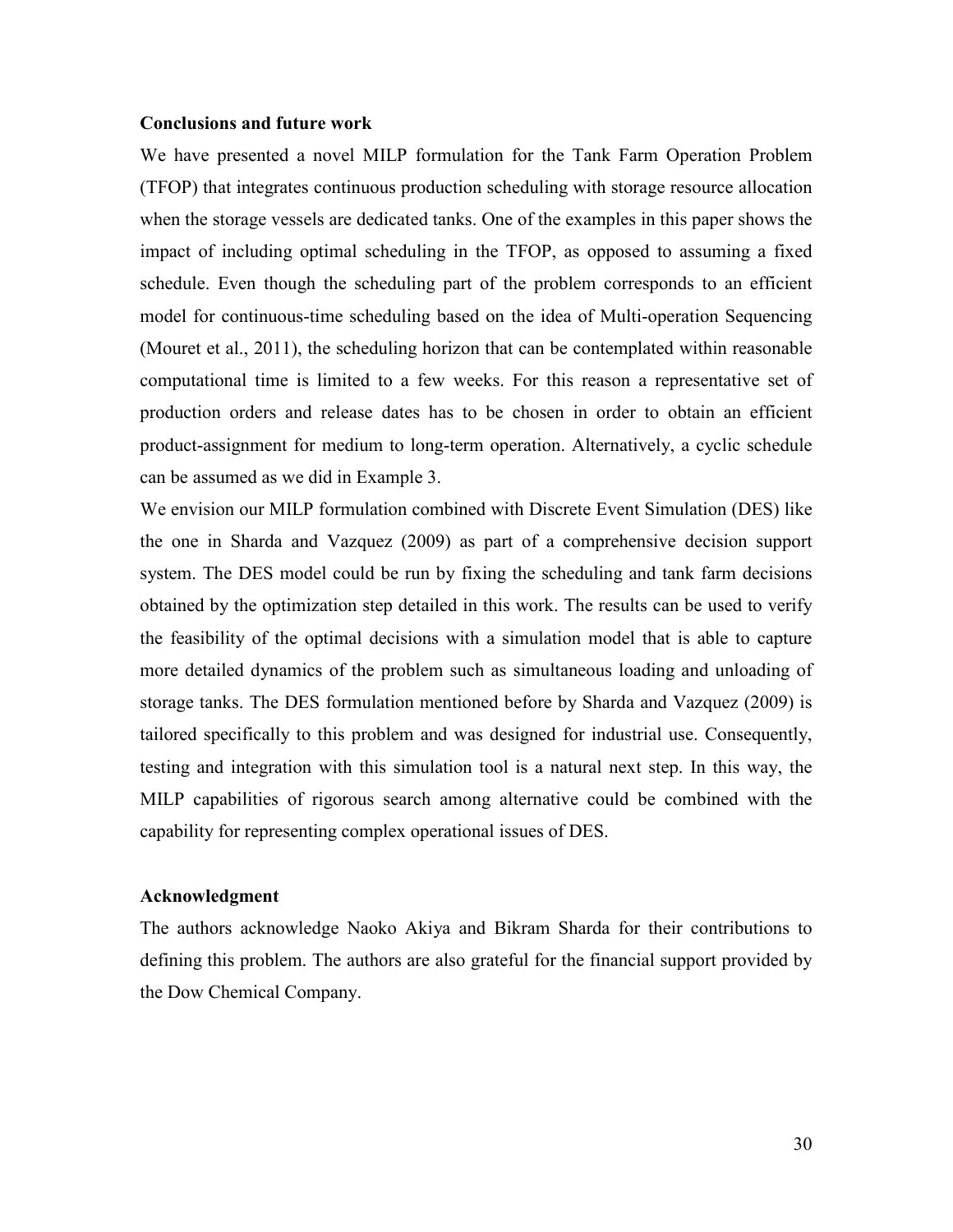#### **References**

- Banks J., J.S. Carson II, B.L. Nelson, and D.M. Nicol (2005). Discrete event system simulations. 4<sup>th</sup> ed. Prentice Hall International series in Industrial and Systems.
- Cassandras C.G. (1993). Discrete Event Systems: Modeling and Performance Analysis. Irwin Publ., 1993.
- Chen, E.J., M.L. Young, and P.L. Selikson (2002). A simulation study of logistic activities in a chemical plant. *Simulation Modeling practice and Theory, 10*, 235 – 245.
- Chryssolouris G., N. Papakostas, and D. Mourtzis (2005). Refinery short-term scheduling with tank farm, inventory and distillation management: An integrated simulation based approach*. European Journal of Operational Research, 166*, 812 – 827.
- Erdirik-Dogan M. and I. E. Grossmann (2008). Simultaneous planning and scheduling of single-stage multiproduct continuous plants with parallel lines. *Computers and Chemical Engineering, 32*, 2664 – 2683.
- Floudas C.A. and X. Lin (2004). Continuous-time versus discrete-time approaches for scheduling of chemical processes: a review. *Computers and Chemical Engineering, 28*, 2109 – 2129.
- Furman, K.C., Z. Jia, and M.G. Ierapetritou (2007). A robust event-based continuous time formulation for tank transfer scheduling. *Industrial and Engineering Chemistry Research, 46*, 9126 – 9136.
- Ha J., H. Chang, E. S. Lee, In. Lee, B.S. Lee, and G. Yi (2000). Intermediate storage tank operation strategies in the production scheduling of multi-product batch process. *Computers and Chemical Engineering, 24*, 1633 – 1640.
- Hvattum, L.M., K. Fagerholt, V. A. Armentano (2009). Tank allocation problems in maritime bulk shipping. *Computers and Operations Research, 36*, 3051 – 3060.
- Imagine That Inc. (2007). *ExtendSim User Guide, Release 7.*
- Kondili E., C.C. Pantelides, and R.W.H. Sargent (1993). A general algorithm for short-term scheduling of batch operations-I. MILP formulation*. Computers and Chemicals Engineering, 2,* 211 – 227.
- Kopanos, G.M., L. Puigjaner, C. T. Maravelias (2011). Production planning and scheduling of parallel continuous processes with product families. *Industrial and Engineering Chemistry Research 50*, 1369 – 1378.
- Lima, R.M., I.E. Grossmann, and Y. Jiao (2011). Long-term scheduling of a single-unit multi-product continuous process to manufacture high performance glass*. Computers and Chemical Engineering 35*, 554 – 574.
- Mouret S., I.E. Grossmann, and P. Pestiaux (2009). A novel priority-based continuous-time formulation for crude-oil scheduling problems*. Industrial and Engineering Chemistry Research, 48*, 8515 – 8528.
- Mouret S., I.E. Grossmann, and P. Pestiaux (2011).Time representations and mathematical models for process scheduling problems. *Computers and Chemical Engineering, 35*, 1038 – 1063.
- Pantelides, C.C. (1994). Unified frameworks for process planning and scheduling. In *Foundations of computer-aided process operations*. New York: CACHE publications, pp. 253 – 274.
- Shaik M.A. and C.A. Floudas (2007). Improved Unit-Specific Event-Based Continuous-Time Model for Short-Term Scheduling of Continuous Processes: Rigorous Treatment of Storage Requirements. *Industrial and Engineering Chemistry Research 46*, 1764 – 1779.
- [Sharda](http://www.informatik.uni-trier.de/~ley/db/indices/a-tree/s/Sharda:Bikram.html) B. and A. Vazquez (2009). Evaluating Capacity and Expansion Opportunities at Tank Farm: A Decision Support System using Discrete Event Simulation. *[Winter Simulation Conference 2009,](http://www.informatik.uni-trier.de/~ley/db/conf/wsc/wsc2009.html#ShardaV09)* 2218 – 2224.
- Stewart M.D. and L.D. Trierwiler (2005). Simulating optimal tank farm design. *PTQ magazine, Q2*, 1 5.
- Sundaramoorthy A. and C.T. Maravelias (2008). Modeling of Storage in Batching and Scheduling of Multistage Processes. *Industrial and Engineering Chemistry Research, 47*, 6648 – 6660.
- Vecchietti, A.R., J. Montagna (1998). Alternatives in the optimal allocation of intermediate storage tanks in multiproduct batch plants. *Computers and Chemical Engineering, 22(1)*, S801 – S804.
- Zeng Q. and Z. Yang (2009). Integrating simulation and optimization to schedule loading operations in container terminals. *Computers and Operations Research, 36,* 1935 – 1944.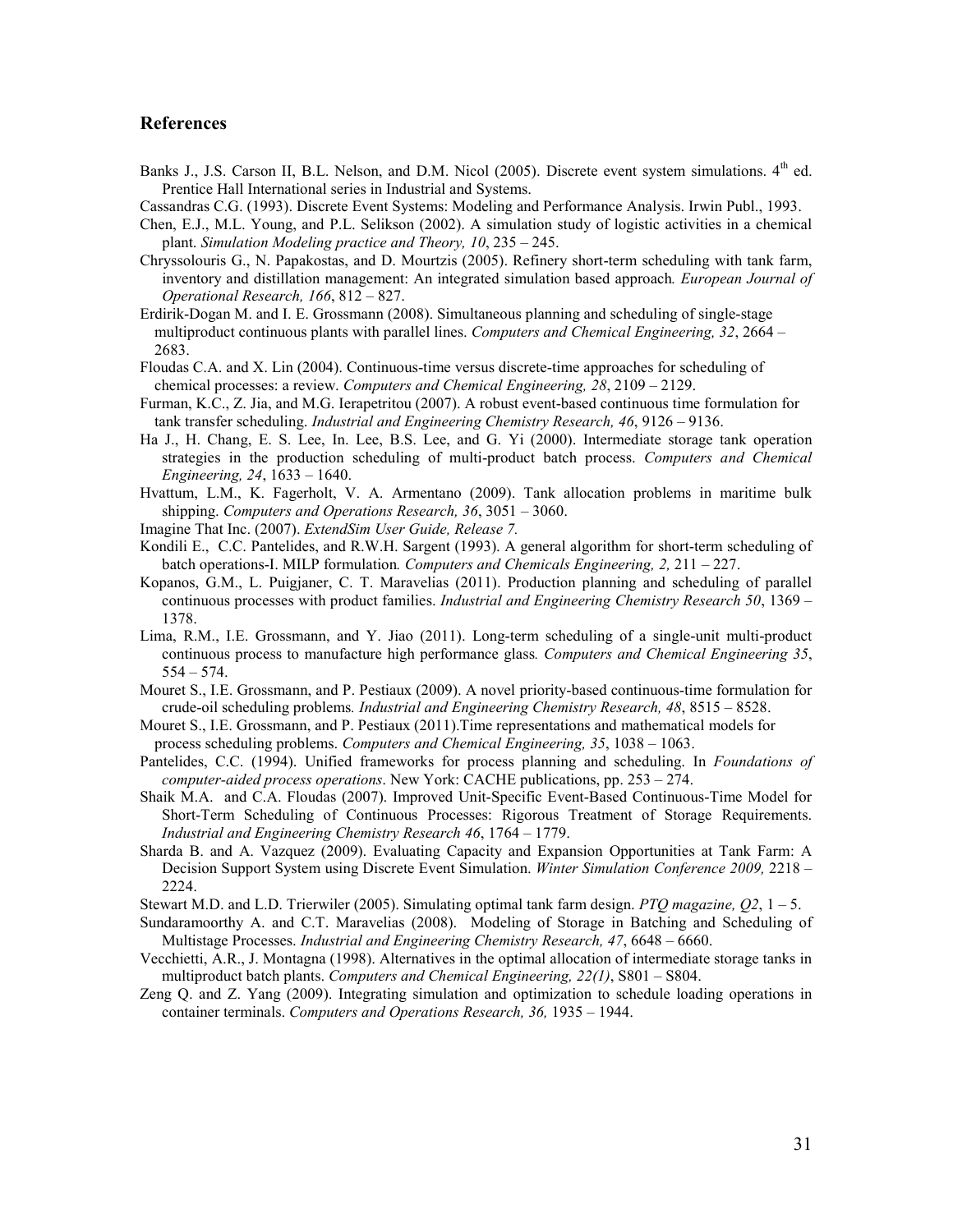## **Appendix A: Nomenclature**

Sets/Index

| J/j      | Products                     |
|----------|------------------------------|
| K/k      | Tanks                        |
| $L/\ell$ | Time slots                   |
| M/m      | Finishing lines              |
| O/O      | Production orders            |
| S/s      | Shipping or unloading events |

Variables

| ap                                           | total amount of finished product allocated to storage tanks             |
|----------------------------------------------|-------------------------------------------------------------------------|
| $dro_{o,m,\ell}$                             | duration of processing of order $o$ in line <i>m</i> during slot $\ell$ |
| $drs_{s,\ell}$                               | duration of shipping event s in slot $\ell$                             |
| $eo_{o,m,\ell}$                              | end time for processing order $o$ in line <i>m</i> during slot $\ell$   |
| $\mathfrak{es}_{s,\ell}$                     | end time of shipping event s in slot $\ell$                             |
| $lv_{\ell,k}$                                | inventory levels in tank $k$ at the end of slot $\ell$                  |
| $S_k^0$                                      | initial inventory in tank $k$                                           |
| $\mathit{sto}_{\scriptscriptstyle o,m,\ell}$ | start time for processing order $o$ in line <i>m</i> during slot $\ell$ |
| $StS_{s,\ell}$                               | start time shipping event s in slot $\ell$                              |
| $v_{o,\ell,m,k}^{in}$                        | quantity of material corresponding to processing order o                |
|                                              | transferred to tank k from line m during slot $\ell$                    |
| $v_{s,\ell,k}^{out}$                         | quantity of material shipped or unloaded from tank $k$                  |
|                                              | during unloading event s in slot $\ell$                                 |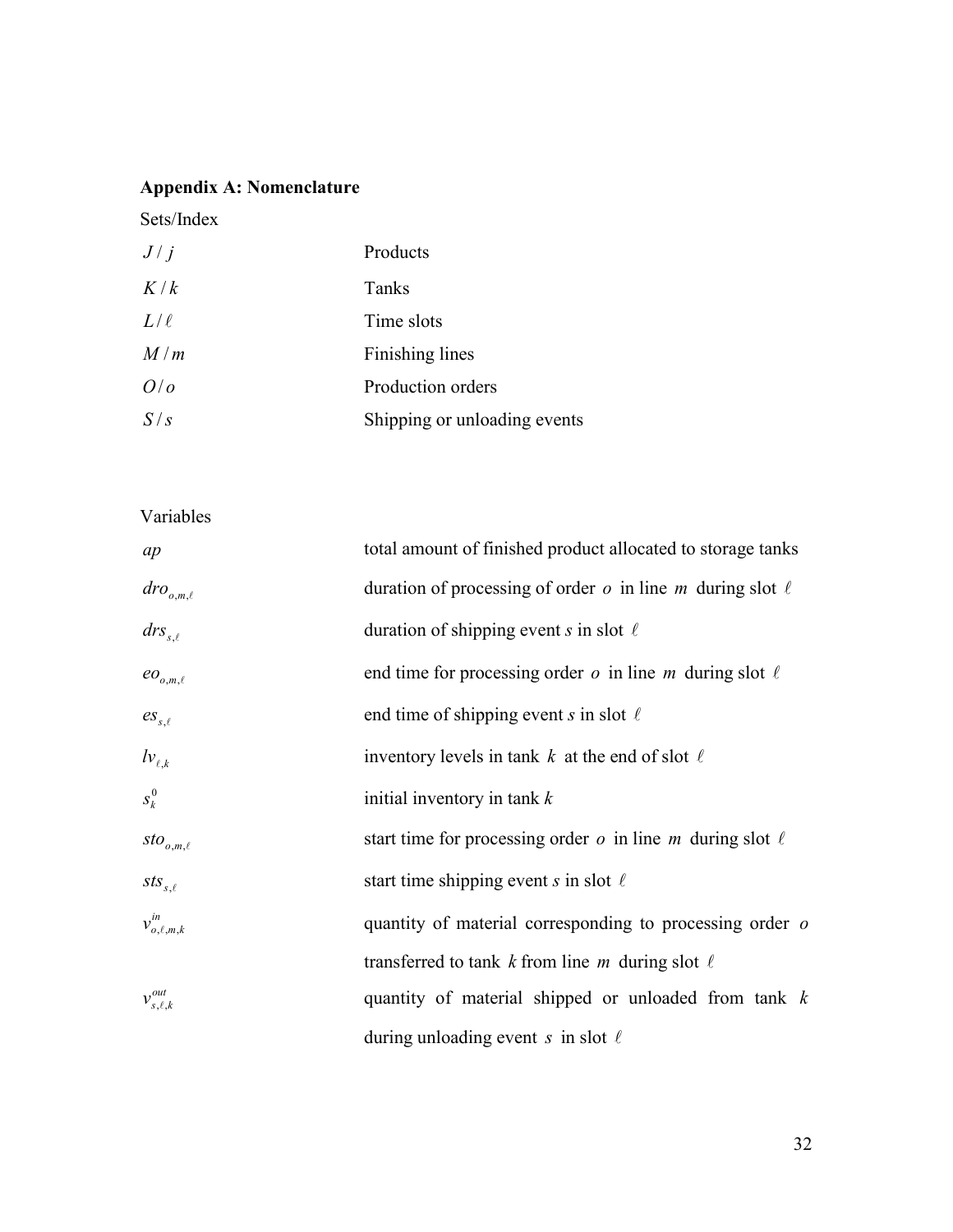| $wo_{o,m,\ell}$                    | binary variable to denote that order $o$ is processed in line         |
|------------------------------------|-----------------------------------------------------------------------|
|                                    | <i>m</i> during slot $\ell$                                           |
| $WS_{s,\ell}$                      | binary variable to denote that unloading event soccurs in             |
|                                    | slot $\ell$                                                           |
| $z_{j,k}$                          | binary variable to denote that tank $k$ is dedicated to               |
|                                    | product $j$                                                           |
| Parameters                         |                                                                       |
| $cmp_{i,k}$                        | 1 if physical and chemical properties of product $j$ are              |
|                                    | compatible with the operating conditions of tank $k$ ; 0<br>otherwise |
| $d_{o,i}$                          | amount of finished product <i>j</i> requested by processing           |
|                                    | order o                                                               |
| $\delta_{\scriptscriptstyle{o.i}}$ | 1 if product $j$ is requested in processing order $o$ ; 0             |
|                                    | otherwise                                                             |
| H                                  | length of time horizon                                                |
| $mxk_i$                            | maximum number of tanks that can be assigned to product $j$           |
| $mnk_i$                            | minimum number of tanks that must be assigned to product              |
|                                    | j                                                                     |
| rate <sub>j,m</sub>                | rate of production of product $j$ in line $m$                         |
| $rd_{\rho}$                        | release date of processing order o                                    |
| shipwin.                           | time window during which unloading of tank into modes                 |
|                                    | transportation is allowed; the length of this shipping                |
|                                    | window is predetermined by the logistics of the process               |
|                                    | system                                                                |
| $sh_{s,j}$                         | shipping rate of product $j$ in shipping event $s$                    |
| shd                                | maximum duration of shipping event $s$                                |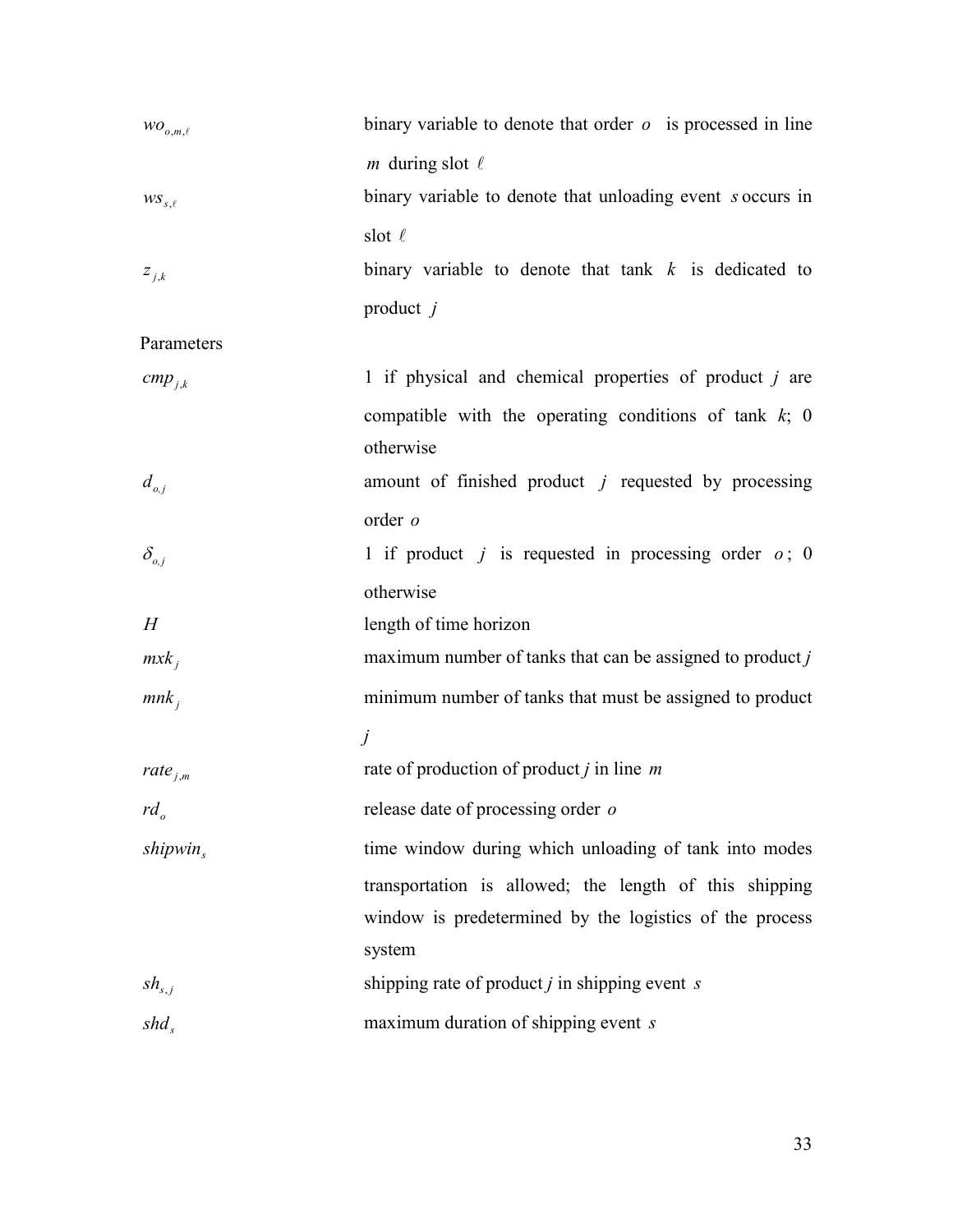| stime,                          | time when a shipping event s is allowed to start; the            |
|---------------------------------|------------------------------------------------------------------|
|                                 | maximum shipping event frequency is determined a priori,         |
|                                 | according to logistics of modes of transportation                |
|                                 |                                                                  |
| $tlc_{l,k}$                     | 1 if any product can be transferred between line $\ell$ and tank |
|                                 | $k$ ; 0 otherwise                                                |
| $v_{k}$                         | volume of tank $k$                                               |
| $\omega_{\scriptscriptstyle o}$ | Weighting parameter of order $o$ according to its importance     |
|                                 | in the production schedule                                       |

## **Appendix B: Data Tables**

|   |               | Quantity | <b>Release date</b> |
|---|---------------|----------|---------------------|
|   | Order Product | [ton/hr] | [hr]                |
| 1 | А             | 105      |                     |
| 2 | C             | 69       | 0                   |
| 3 | C             | 35       | 48                  |
| 4 | В             | 98       | 72                  |
| 5 | А             | 110      | 96                  |
| 6 | В             | 56       | 168                 |
| 7 | C             | 102      | 216                 |
| 8 | в             | 90       | 264                 |

**Table B1. Production orders in Example 1**

**Table B2. Production rate and tank capacities in Example 1**

|   |        | Production rate [ton/hr] | Tank          | Capacity [ton] |
|---|--------|--------------------------|---------------|----------------|
|   | Line 1 | Line 2                   |               |                |
| А | 0.95   | 0.89                     | 1.            | 90             |
| в | 1.09   | 1.15                     | $\mathcal{L}$ | 120            |
| C | 0.92   | 0.82                     | 3             | 85             |
|   |        |                          | 4             | 110            |
|   |        |                          | 5             | 70             |

**Table B3. Interval between shipping, duration of unloading, and unloading rate**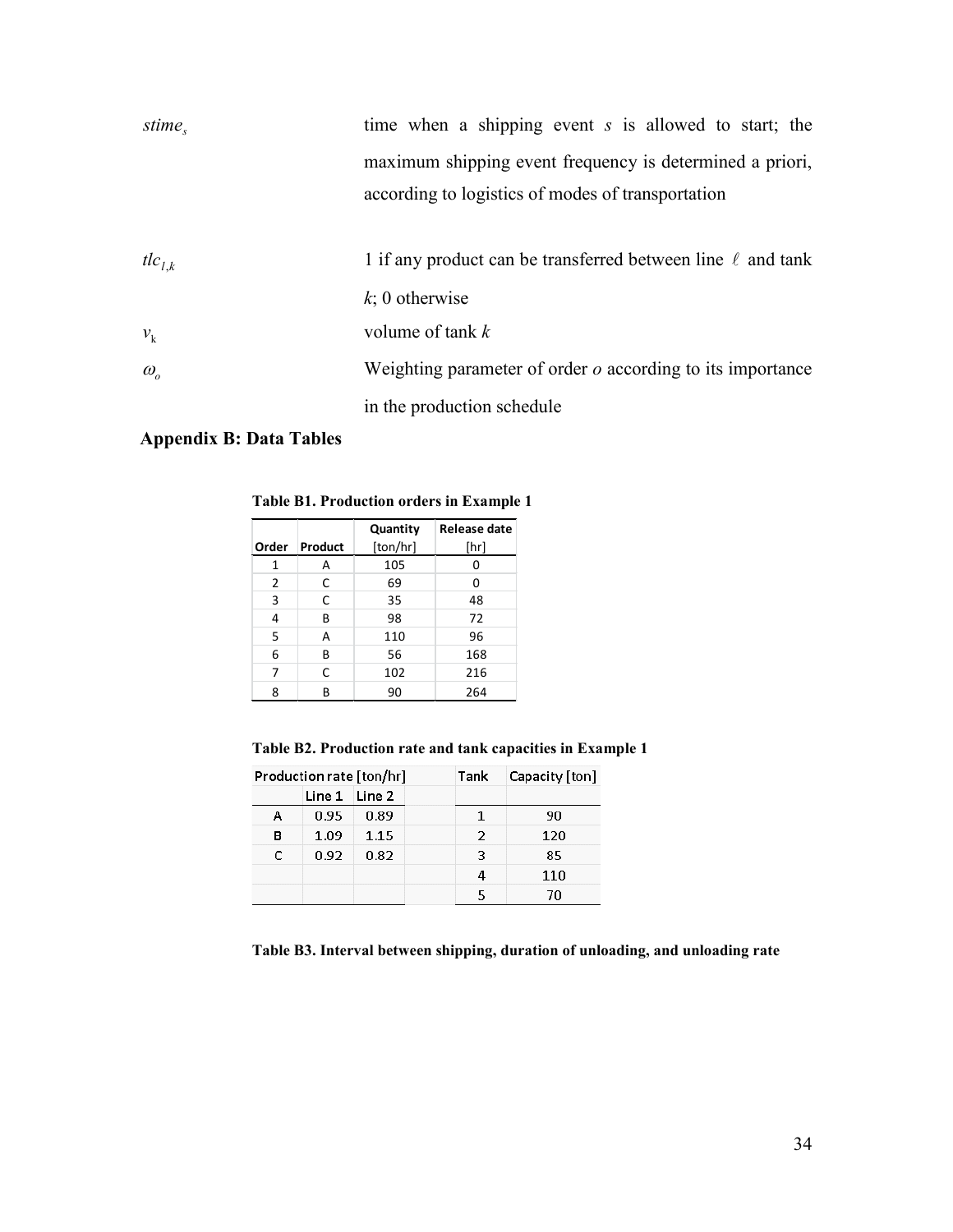|                | <b>Interval</b> | <b>Duration</b> | <b>Transfer rate</b> |
|----------------|-----------------|-----------------|----------------------|
| <b>Tank</b>    | [hr]            | [hr]            | [ton/hr]             |
| 1              | 24              | 6               | 12.07                |
| $\overline{2}$ | 24              | 6               | 13.86                |
| 3              | 24              | 6               | 12.01                |
| Δ              | 24              | 6               | 12.31                |
| 5              | 24              | 6               | 11.83                |

|       |                | Quantity | <b>Release date</b> |
|-------|----------------|----------|---------------------|
| Order | <b>Product</b> | [ton]    | [hr]                |
| 1     | P1             | 30       | 0                   |
| 2     | P1             | 40       | 0                   |
| 3     | P1             | 18       | 10                  |
| 4     | P <sub>2</sub> | 10       | 14                  |
| 5     | P <sub>2</sub> | 40       | 16                  |
| 6     | P <sub>2</sub> | 20       | 18                  |
| 7     | P3             | 30       | 21                  |
| 8     | P3             | 20       | 124                 |
| 9     | P <sub>3</sub> | 20       | 156                 |
| 10    | P <sub>4</sub> | 30       | 198                 |
| 11    | P4             | 30       | 220                 |
| 12    | P4             | 10       | 272                 |
| 13    | P <sub>5</sub> | 50       | 284                 |
| 14    | <b>P5</b>      | 30       | 316                 |
| 15    | P <sub>5</sub> | 18       | 378                 |
| 16    | P <sub>6</sub> | 25       | 380                 |
| 17    | P <sub>6</sub> | 25       | 412                 |
| 18    | P7             | 30       | 544                 |
| 19    | P7             | 10       | 536                 |
| 20    | P8             | 25       | 558                 |
| 21    | P <sub>8</sub> | 15       | 560                 |

**Table B4. Production orders in Example 2**

**Table B5. Production rate and tank capacities in Example 2**